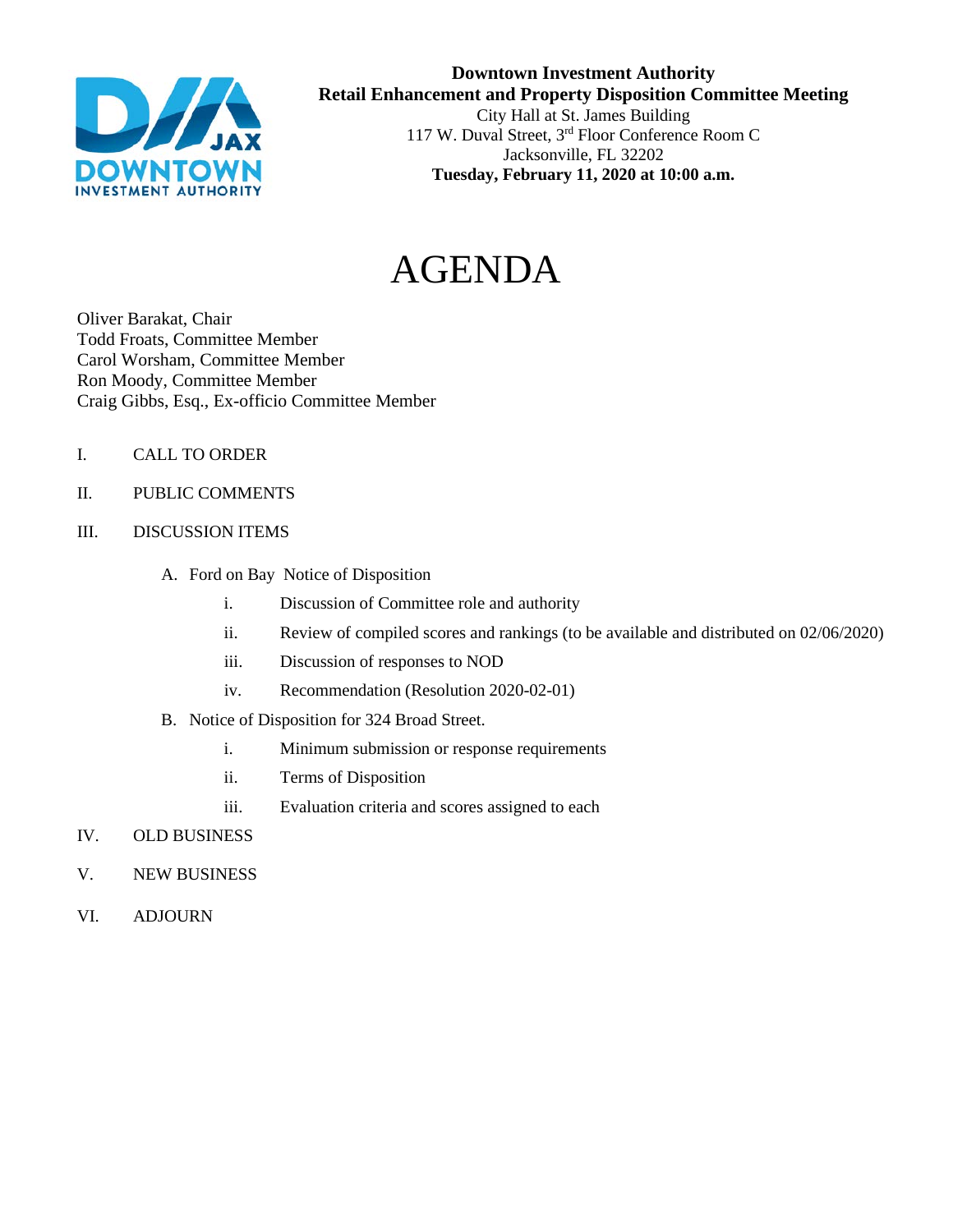

**Downtown Investment Authority Retail Enhancement and Property Disposition Committee City Hall at St. James Building 117 West Duval St., 3rd Floor, Conference Room C.**  *Tuesday, February 11, 2020 – 10:00 a.m.*

# *REPD Committee Minutes*

| <b>Board Members Present:</b>     | Oliver Barakat, Committee Chair, Carol Worsham, Todd<br>Froats, Ron Moody and, Craig Gibbs, Esq.                           |
|-----------------------------------|----------------------------------------------------------------------------------------------------------------------------|
| <b>Board Members Absent:</b>      | None                                                                                                                       |
| <b>DIA Staff Present:</b>         | Lori Boyer, CEO, Steve Kelley, Guy Parola, Lori<br>Radcliffe-Meyers, Ina Mezini, Jackie Mott and Karen<br>Underwood-Eiland |
| <b>Office of General Counsel:</b> | John Sawyer                                                                                                                |
| <b>Office of the Mayor:</b>       | Stephanie Burch, Deputy Chief Administrative Officer                                                                       |
| <b>Council Member:</b>            | Reginald Gaffney, Council Member, District 7                                                                               |
| <b>Next meeting:</b>              | TBD                                                                                                                        |

# **I. Call to Order – Committee Chairman Barakat**

A quorum was confirmed, and Committee Chairman Barakat called the Retail Enhancement and Disposition Committee meeting to order at approximately 10:00 a.m.

There are two notices of dispositions to review today.

Everyone identified themselves and their roles.

# **II. Public Comments**

Dimitri Demopoulos commented about the Ford on Bay Proposals and building a grocery store.

Cliff Miller commented about the Ambassador Hotel, two-way streets, and walking through Klutho Park.

Nancy Powell encouraged the Ford on Bay to be incorporated into a larger plan for significant public and green space along the riverfront downtown.

Jeff Robbins, Related Development commented about their experience and past litigation regarding the Ford on Bay proposal that was submitted.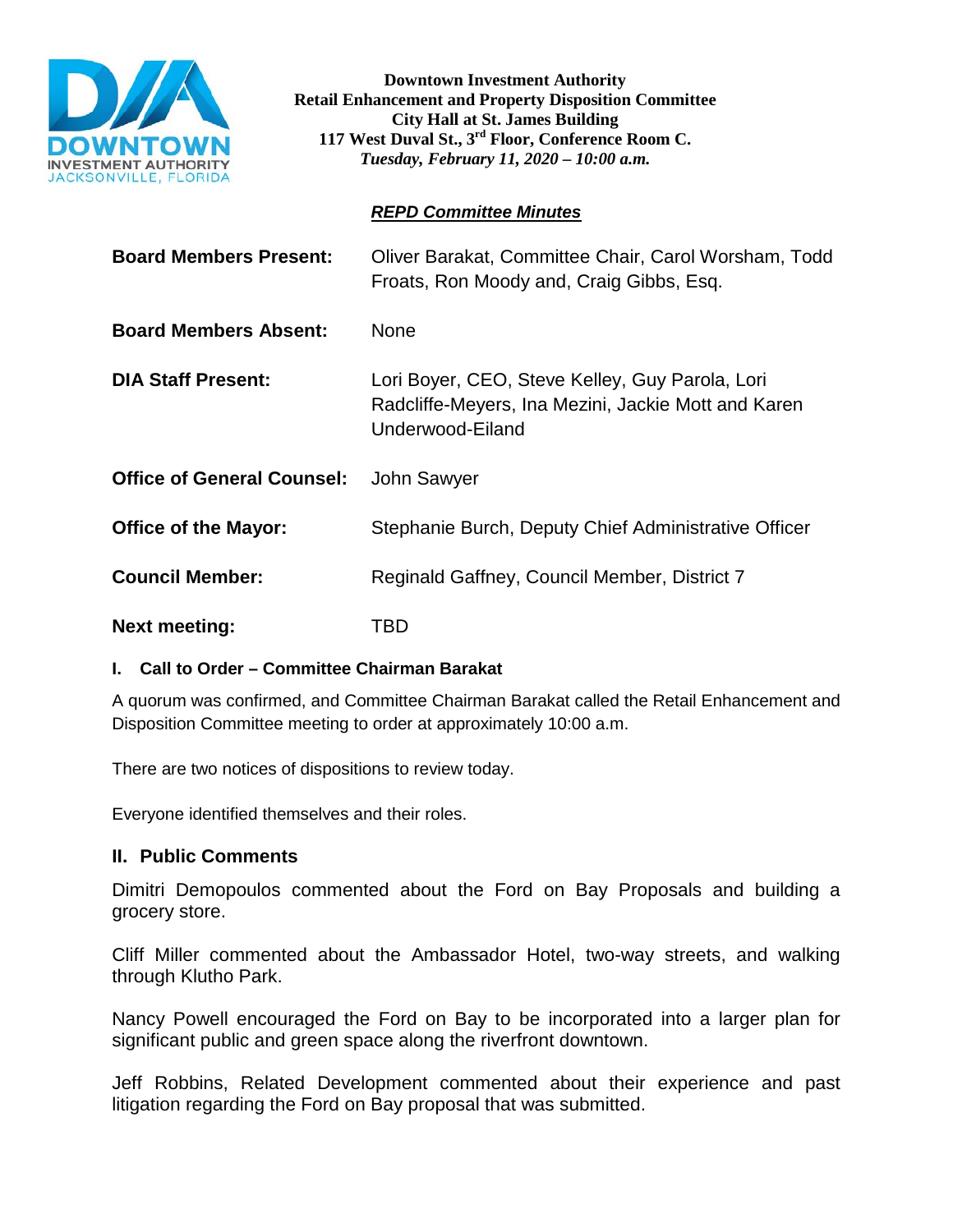REPD Committee DRAFT MINUTES Tuesday, February 11, 2020 Page 2 of 8

Barbara Ketchum commented about the Design Guidelines Resolution that was executed at the December 2019 meeting and the need for resiliency. Chairman Barakat informed her that every development is subject to DDRB Review. CEO Boyer noted that the Design Guidelines refine the regulatory framework that was adopted a year and a half ago.

# **III. Discussion Items**

# **A. Ford on Bay Disposition**

CEO Boyer reiterated about what actions the Board has taken. The Strategic Implementation committee met and evaluated a Riverwalk proposal and looked to add other options and present it to the board for a recommendation. The board adopted and issued Resolution 2019-09-02 to issue a public notice of disposition and to hire a consultant to assist in scoping with creating criteria. The Board since formed the requirements for evaluation, scoring rules, scope, and the notice of disposition was issued in October.

An unsolicited proposal policy was adopted in September that set out the minimum content requirements for something to be considered an unsolicited proposal.

After the proposal closed, several phone calls were received, asking if it was too late in submitting a bid. A document was received that was referred to as an unsolicited proposal. Procurement advised the DIA that they would hold on to it, and if it was submitted as part of the process, it would not be reviewed until a decision was made at the February meeting for those who had a respondent to the RFP.

CEO Boyer provided background information regarding the Arena.

Cliff Taylor and Joe Ayers, CBRE, provided a brief presentation regarding the market analysis they have done on-site and reported how they believe the bids relate to that.

# **i. Discussion of Committee role and authority**

CEO Boyer pointed out that the committee's role is to decide what is in the public interest with respect to the disposition. She pointed out that the term sheet would not be negotiated in this meeting.

 $\triangleright$  The Spandrel team reported that their budget included a \$5M aside for Riverwalk and Riverfront park development.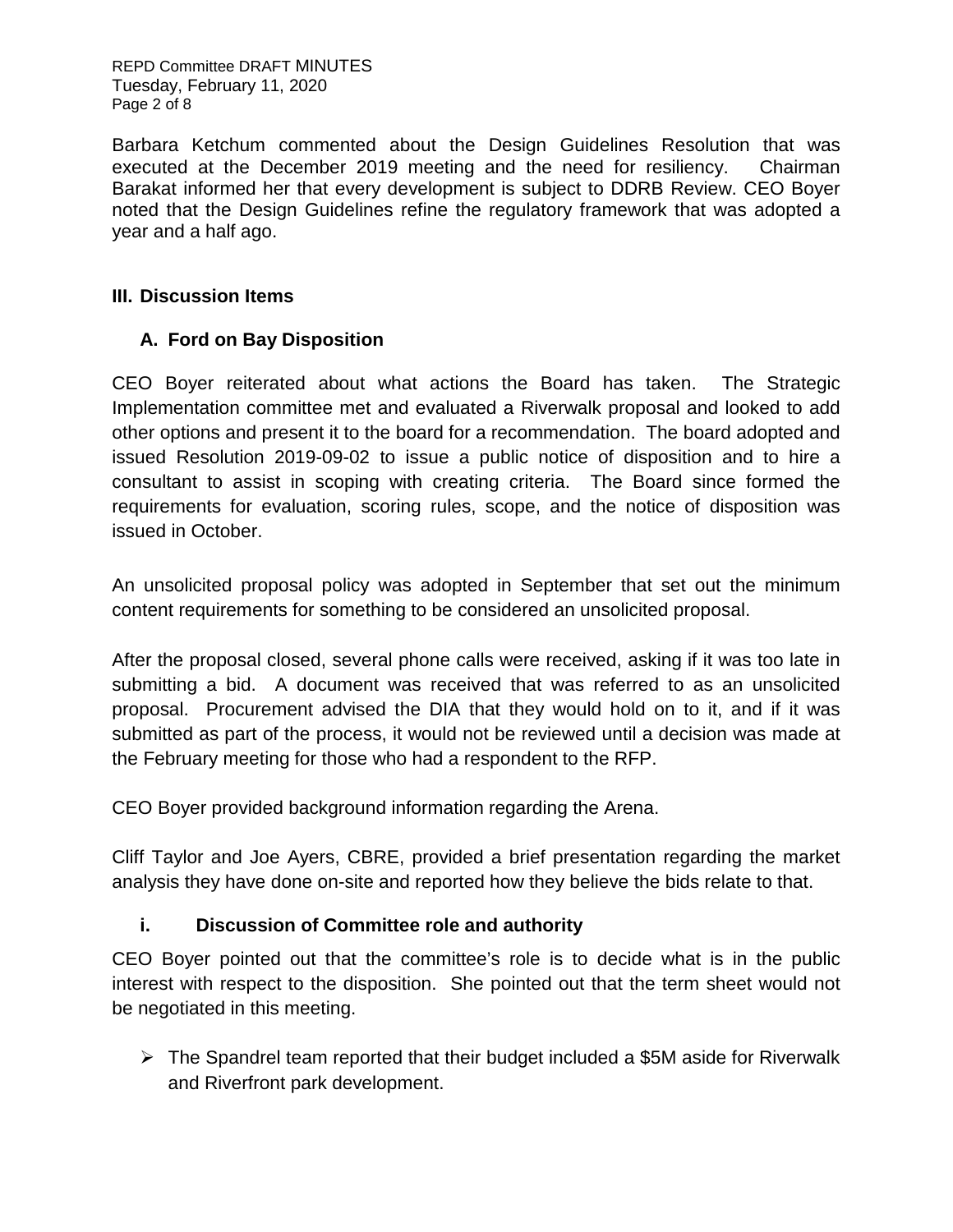$\triangleright$  The Related team had \$2M associated with that development.

Expenditures for the Riverwalk in both proposals were not factored into the land value cost associated.

Council Member Gaffney thanked the board for the job that they are doing. He cautioned the members to think beyond how the city could grow and not make decisions based on what was before them. If more funding was needed for this project, he encouraged them to reach out to City Council.

Council Member Gaffney exited the proceedings at 10:57 a.m.

John Sawyer made the committee aware of what was in the Adam's Mark, now Hyatt redevelopment agreement. The City granted a right of first refusal over any Old City Hall/Courthouse Annex. In addressing this at some point, if it's not negotiated away, the City has the obligation of making the same offer to the Hyatt parcel owners as it's made to the City for that parcel. It would be preferable from a legal perspective to have time to look at the plot and try to work through them as a second phase.

# **ii. Review of compiled scores and rankings (to be available and distributed on 02/06/2020) with a handout of all of the information that was provided**

Spandrel Development Partners' proposal was ranked number 1. The committee reviewed the individual scoresheets.

Committee Chairman Barakat asked both developers to clarify the incentive questions. There was a lack of clarity on the REV grant request.

Jeff Robbins, of Related, reported that the REV Grant request would be at fifty percent for a twenty-year period.

Ben Sharf, Spandrel Development Partners reported that there would be no further incentives and that they will be doing a 20 year REV Grant at 50 percent.

Stephanie Burch commented that she and CEO Boyer were on the same page. She noted that several areas of the Related Groups proposal were not addressed. She would have like to have seen more commitment, design, and what their plan would be.

Board Member Moody commented that the Spandrel team's presentation was impressive, great vision, and has local planners and designers. Spandrel has no plans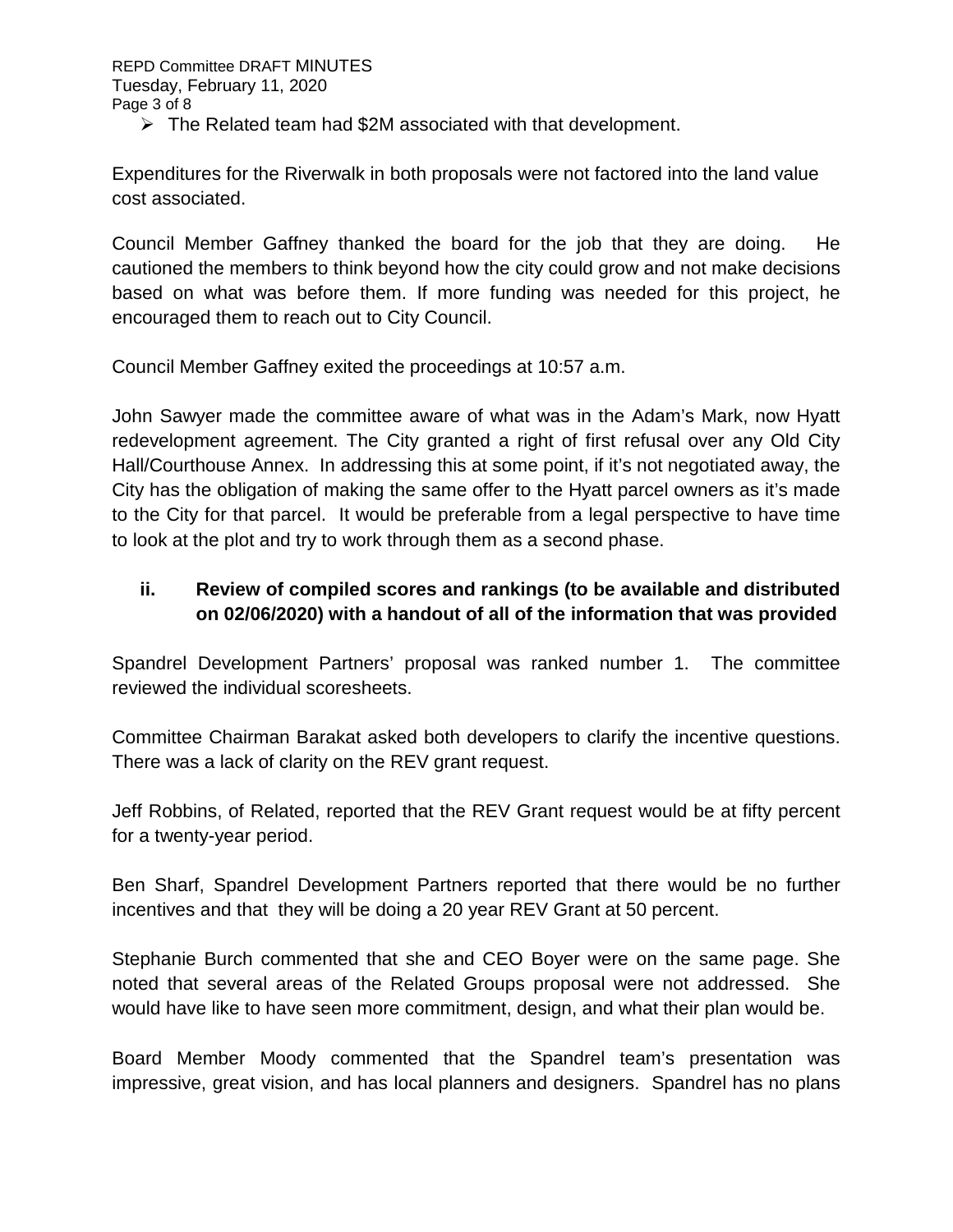REPD Committee DRAFT MINUTES Tuesday, February 11, 2020 Page 4 of 8 for the marina. Jeff Robbins from Related did an excellent job and described a provocative design and requested to meet with others to find out what was going on.

Board Member Gibbs asked Board Member Moody about the 14 bonus points that were given to Spandrel. Board Member Moody reported that the marina was essential to him.

# **iii. Discussion of responses to NOD**

Committee Chairman Barakat asked the committee if they had questions from each developer before making a recommendation.

Board Member Worsham requested clarification from Spandrel regarding a commitment to a restaurant on the Riverwalk. She was impressed with the level of detail and thought they gave to public spaces, new streets, the activation of the units, level of residential where the roads are small. Ben Sharf, Spandrel Development Partners commented that they have a restaurant space anchoring the southeast part of the first eastern parcel that would activate the Riverwalk and play well with the landscaped public plaza that they have created. It was a ten-thousand square foot space that may be a little large and may be split up into two beautiful five-thousand square foot boxes and have a lovely café on one side with a patio in the public space and a real anchor restaurant on the eastern area. They have long standing relationships with different retail brokers throughout the southeast and have worked extensively with them on various projects in Charleston and Savannah.

Board Member Moody mentioned his visits to Nashville and the restaurants next to one another in a row and asked Mr. Sharf if he could see something like that happening to activate the waterfront and walkway in the open area. Mr. Sharf responded that the idea behind the 74,000 is on the right-side of where retail activation on Bay Street and Riverfront needs to be.

Committee Member Froats asked for clarification of the number of stories. Mr. Sharf responded that there are six-stories.

Committee Chairman Barakat asked if either of the proposals violated the new standards. CEO Boyer did not have specific dimensions on either building and stated that no one broke the fifty-foot setback.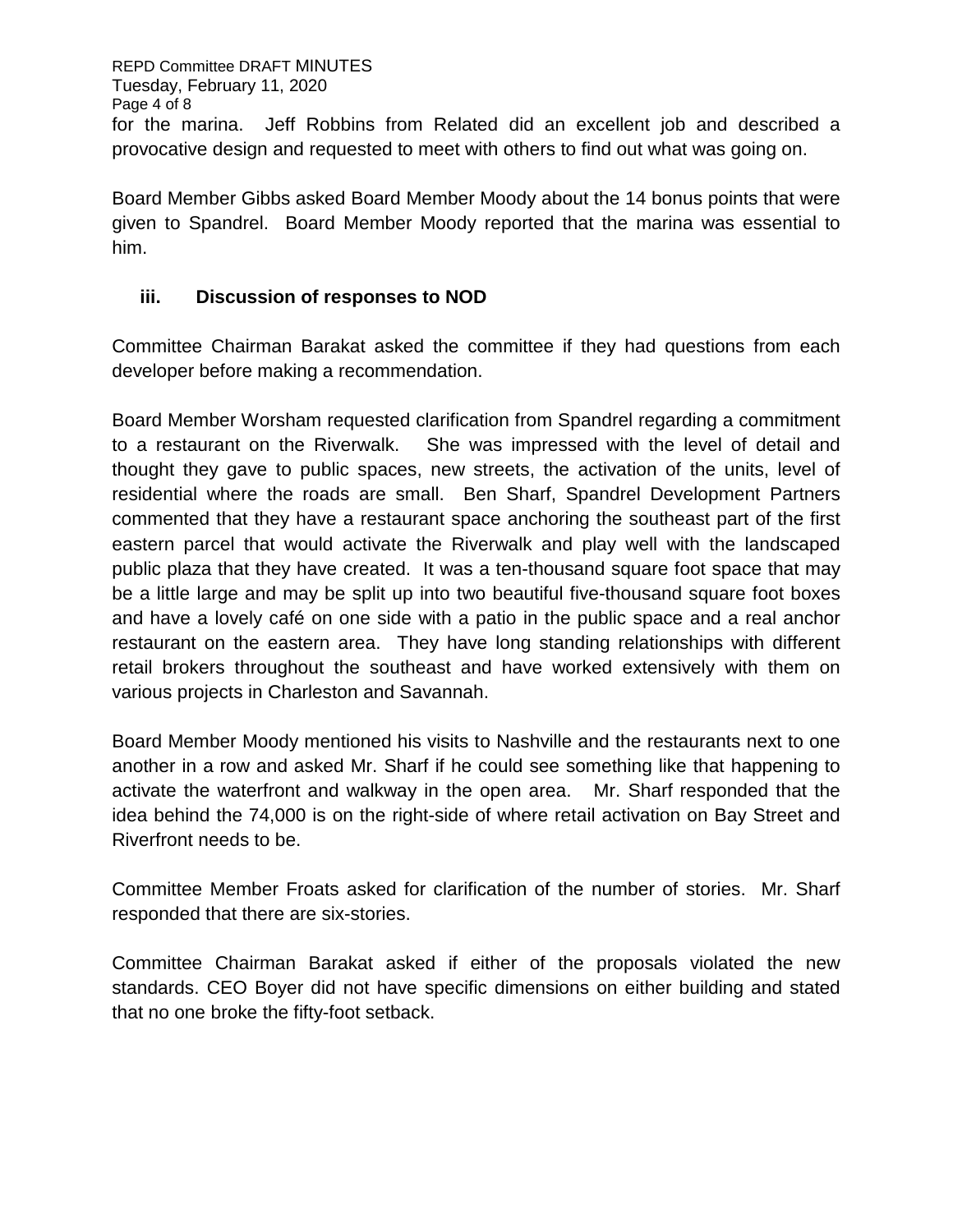REPD Committee DRAFT MINUTES Tuesday, February 11, 2020 Page 5 of 8

Committee Chairman Barakat asked Spandrel about potential equity providers about the project and their level of confidence. Mr. Sharf responded that they are very confident of getting the project capitalized on the equity side.

Committee Chairman Barakat asked what the total retail percentage was. Mr. Sharf responded that phase I was 40,000 square feet, and phase II is 30,000 square feet. The most effective use of the space would be by grocers.

Committee Chairman Barakat asked CEO Boyer if she sees any major design deviations being requested from DDRB from the design guidelines. CEO Boyer replied that the related proposal would because it would not meet the view corridor requirement on the Courthouse block. She explained the height standards on both proposals.

Committee Chairman Barakat stated that every developer is chosen; he hopes that they are tolerant of us and our community regarding the horizontal aspects and what happens with the ground floor.

# **iv. Recommendation (Resolution 2020-02-01)**

## **RESOLUTION 2020-02-01**

**A RESOLUTION OF THE DOWNTOWN INVESTMENT AUTHORITY ("DIA") ADOPTING THE RECOMMENDATION OF THE RETAIL ENHANCEMENT AND PROPERTY DISPOSITON COMMITTEE SELECTING SPANDREL DEVELOPMENT PARTNERS ("DEVELOPER") AS THE MOST RESPONSIVE BIDDER TO NOTICE OF DISPOSITION ISP-0307-20 FOR THE DEVELOPMENT/REDEVELOPMENT OF CITY OWNED RIVERFRONT PROPERTY COMPRISED OF DUVAL COUNTY TAX PARCELS 074443- 0000 (220 EAST BAY STREET) AND 073358-0000 (330 EAST BAY STREET (THE "SOLICITATION"); FINDING THE SPANDREL DEVELOPMENT PARTNERS PROPOSAL, ATTACHED HERETO AS EXHIBIT 'A', IN FURTHERANCE OF THE NORTH BANK DOWNTOWN CRA PLAN AND IN THE PUBLIC INTEREST; AUTHORIZING THE CEO OF THE DIA TO COMMENCE NEGOTIATIONS WITH THE DEVELOPER AND PRESENT TO THE DIA BOARD A TERM SHEET FOR DISPOSITION AND DEVELOPMENT OF PHASE 1 ("COURTHOUSE SITE") AND A CONTINGENT SALE AND REDEVELOPMENT FOR PHASE 2 (THE "ANNEX SITE") IN ACCORDANCE WITH THE PROPOSAL SUBMITTED BY DEVELOPER AND OTHERWISE TAKE ALL NECESSARY ACTION TO EFFECTUATE THE PURPOSES OF THIS RESOLUTION; PROVIDING AN EFFECTIVE DATE.**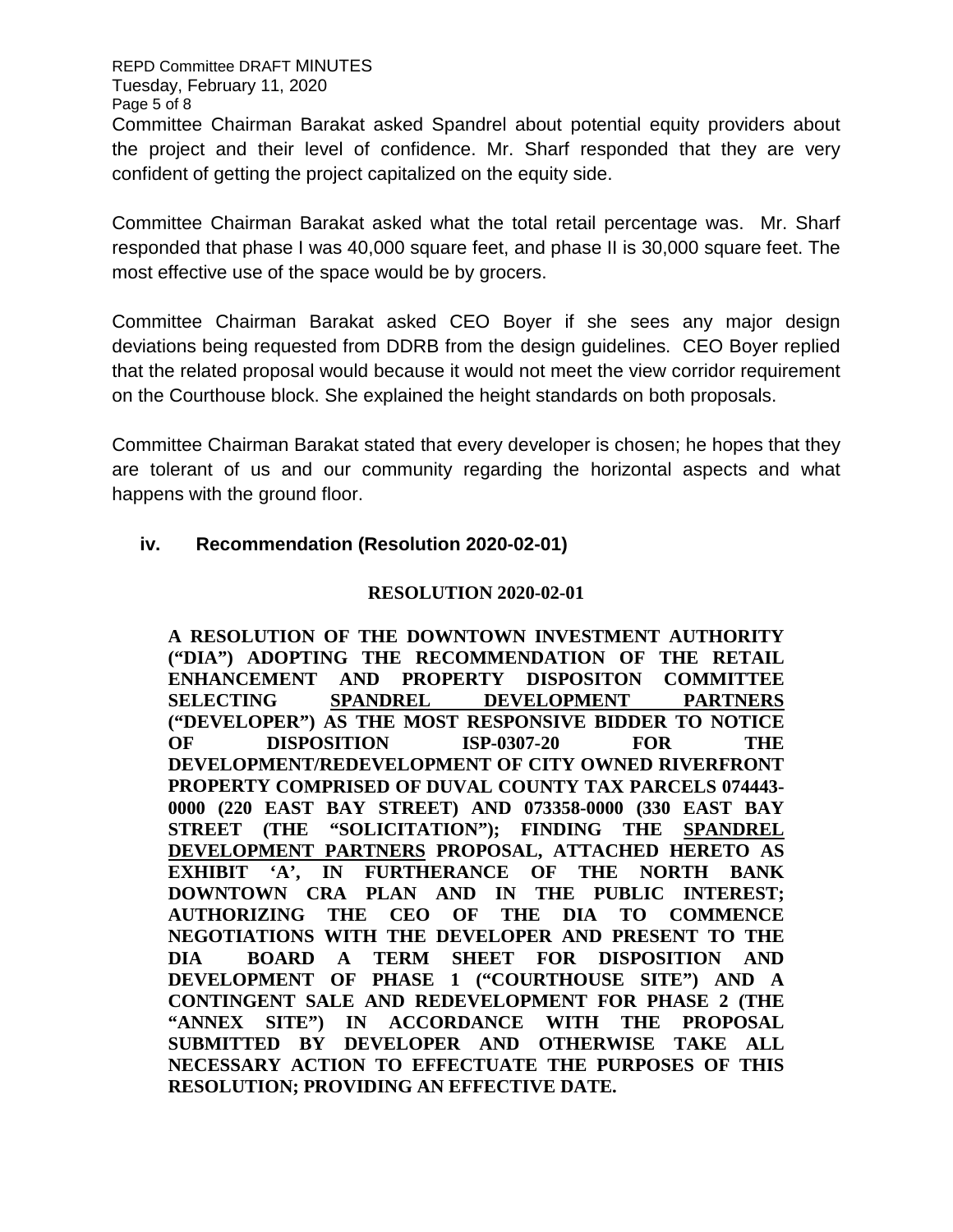REPD Committee DRAFT MINUTES Tuesday, February 11, 2020 Page 6 of 8

**A MOTION WAS MADE BY BOARD MEMBER MOODY AND SECONDED BY BOARD MEMBER WORSHAM RECOMMENDING SELECTION THE SPANDREL DEVELOPMENT PROPOSAL AS THE PREFERRED RESPONDENT BASED ON THE FACT THAT THEIR PROPOSAL WAS IN THE PUBLIC INTEREST AND WHICH WILL BE PRESENTED TO THE FULL BOARD AT THE FEBRUARY 19, 2020 BOARD MEETING.** 

Board Member Moody stated that the Shipyard tract might be better for the site of a new convention center.

Committee Chairman Barakat commented that Spandrel should ensure that its project will be part of the connective tissue of the Landing, The Shipyards, and other properties in the area.

# **B. Notice of Disposition for 324 Broad Street.**

i. Minimum submission or response requirements

Steve Kelley provided information regarding 324 Broad Street. An appraisal was completed in 2017 that provided a value of \$180,000. There may be some limitations with that appraisal of not allowing the restrictions on access for parking in the back, and no consideration was provided to the dilapidated condition of the property.

An appraisal will be re-engaged for this process.

Committee Chairman Barakat asked once the bid is awarded, would the DIA ask for additional deposits. CEO Boyer responded yes and suggested it be included in the term sheet to the respective bidders.

ii. Terms of Disposition

Committee Chairman Barakat amended Exhibit A to Resolution 2020-02-02 by changing from \$500 to \$1,000.

CEO Boyer suggested amending Exhibit B to Resolution 2020-02-02 by including an item 7 for additional deposits on the term sheet. She pointed out on the term sheet and the building facade a requirement that the building façade facing Broad Street is either preserved or substantially reconstructed, which replicates the appearance.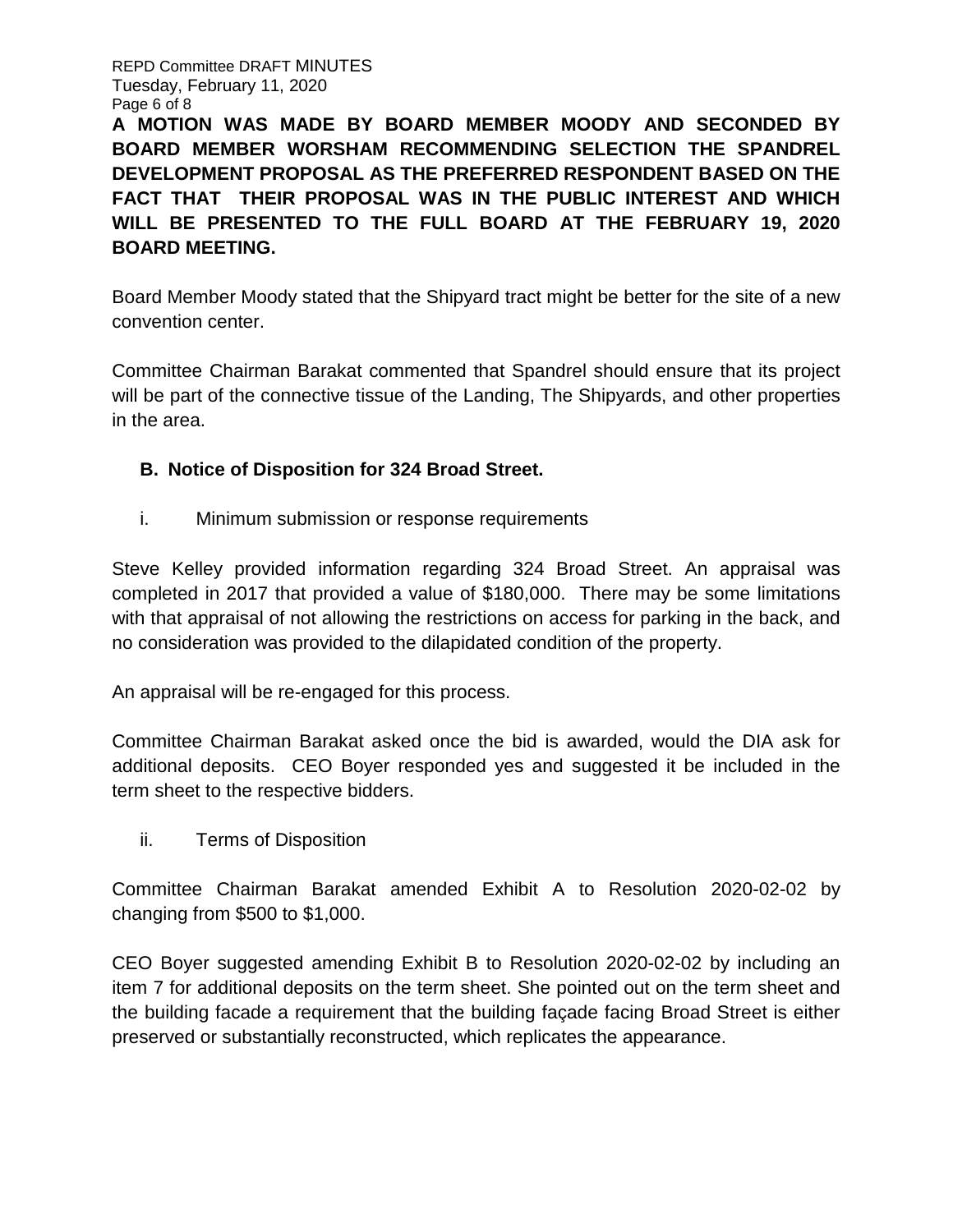### **RESOLUTION 2020-02-02**

**A RESOLUTION OF THE DOWNTOWN INVESTMENT AUTHORITY (THE "DIA") INSTRUCTING ITS CHIEF EXECUTIVE OFFICER ("CEO") TO ISSUE A NOTICE OF DISPOSITION FOR THAT CITY-OWNED PROPERTY IDENTIFIED BY DUVAL COUNTY TAX PARCEL [074556 0000](https://paopropertysearch.coj.net/Basic/Detail.aspx?RE=0745560000) AND ADDRESSED AS 324 NORTH BROAD STREET; APPROVING THE MINIMUM REQUIRED SUBMITTAL INFORMATION (EXHIBIT 'A'); THE TERMS AND CONDITIONS (EXHIBIT 'B'); AND THE SCORING CRITERIA (EXHIBIT 'C'); INSTRUCTING ITS CEO TO TAKE ALL NECESSARY ACTION IN CONNECTION THEREWITH TO EFFECTUATE THE PURPOSES OF THIS RESOLUTION; PROVIDING FOR AN EFFECTIVE DATE.** 

iii. Evaluation criteria and scores assigned to each

The Committee reviewed Exhibit C score allocation and provided updates.

|                                                                                                                                                                                             | <b>Max Score</b> | <b>Score</b> |
|---------------------------------------------------------------------------------------------------------------------------------------------------------------------------------------------|------------------|--------------|
| <b>Experience and Qualification</b>                                                                                                                                                         | 20               |              |
| Demonstrated experience in redevelopment /rehabilitation of building(s)<br>similar in size and scale                                                                                        |                  |              |
| <b>Redevelopment Goals and Strategic Objectives</b>                                                                                                                                         | 50               |              |
| DIA will analyze each proposal for consistency with the seven (7)<br>Redevelopment Goals and their underlying Strategic Objective in<br>Section 5 of the Community Redevelopment Area Plan. |                  |              |
| <b>Financial Capacity</b>                                                                                                                                                                   | 20               |              |
| Equity as measured as a percentage of the acquisition and development<br>costs associated with the proposal. (20% of acquisition and<br>redevelopment costs is the targeted minimum)        |                  |              |
|                                                                                                                                                                                             | 5                |              |
| Evidence that the respondent has the ability and financial resources<br>(debt and equity) to complete the acquisition, and the proposed plan, for<br>development.                           |                  |              |
|                                                                                                                                                                                             | 15               |              |
| <b>Financial Offer</b>                                                                                                                                                                      | 10               |              |
| Proposed purchase price.                                                                                                                                                                    |                  |              |
| <b>Total Maximum Score</b>                                                                                                                                                                  | 100              |              |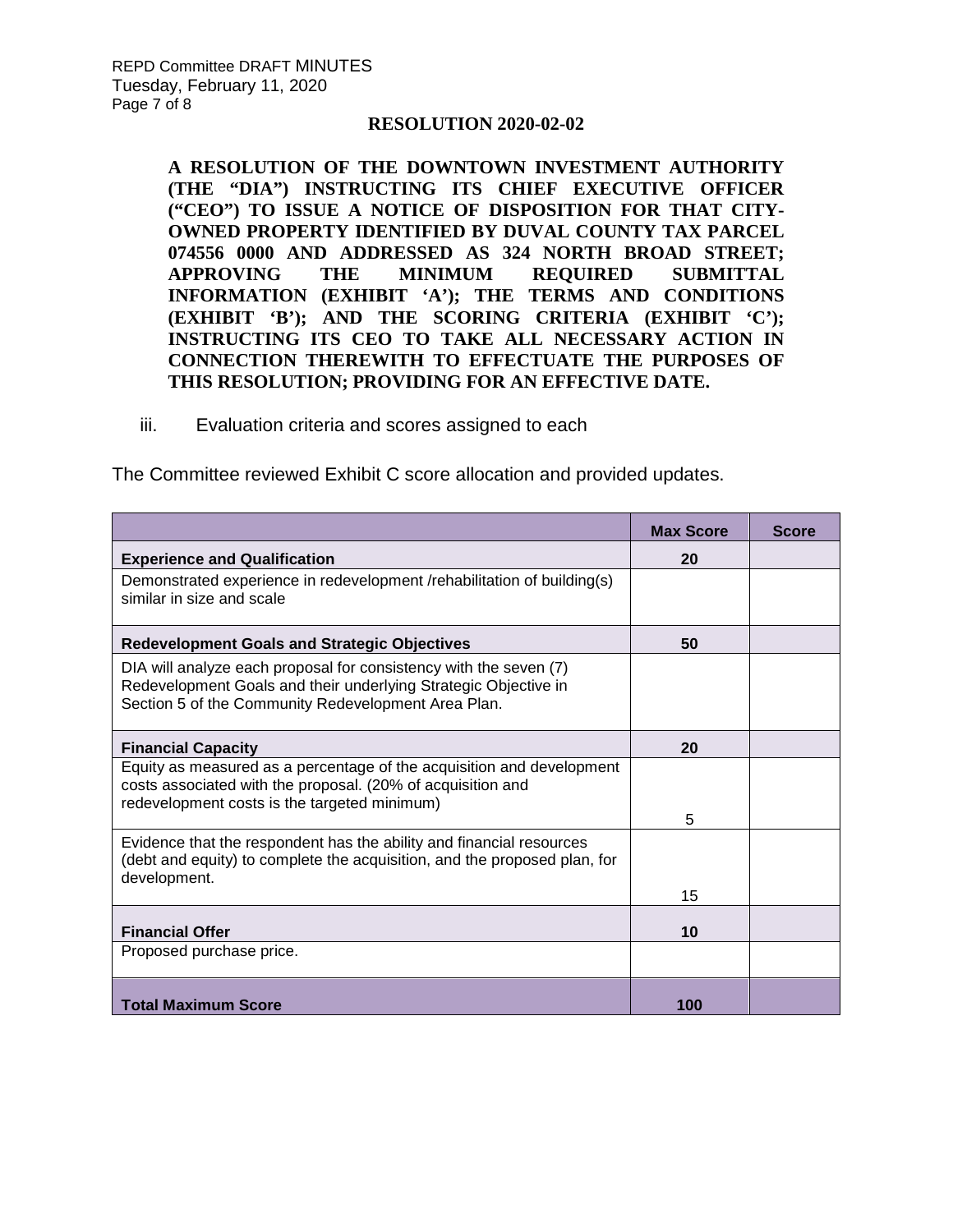Committee Chairman Barakat addressed concerns regarding some job criteria with the Retail Enhancement, which conflicts with overall redevelopment goals where a user generates a lot of job. Still, it is not a use that causes much of a multiplier effect as far as activity on the street. Board Member Moody agreed and commented that this was a small project.

CEO Boyer stated that staff would come back to the board with some ideas about signage on the property and other things that can be done to help get the word out that it is available.

**A MOTION WAS MADE BY BOARD MEMBER MOODY AND SECONDED BY BOARD MEMBER WORSHAM RECOMMENDING APPROVAL OF RESOLUTION 2020-02-02 NOTICE OF DISPOSITION AND AMENDING EXHIBIT'S A, B, AND C.**

# **THE MOTION PASSED UNANIMOUSLY 4-0-0.**

# **IV. OLD BUSINESS – none**

# **V. NEW BUSINESS – none**

# **VI. ADJOURN**

There being no further business, Committee Chairman Barakat adjourned the meeting at approximately 12:10 p.m.

The next meeting will be determined at a later date.

*The written minutes for this meeting are only an overview of what was discussed. For verbatim comments of this meeting, an audio CD is available upon request. Please contact Karen Underwood-Eiland, at (904) 255-5302 or by email at karenu@coj.net*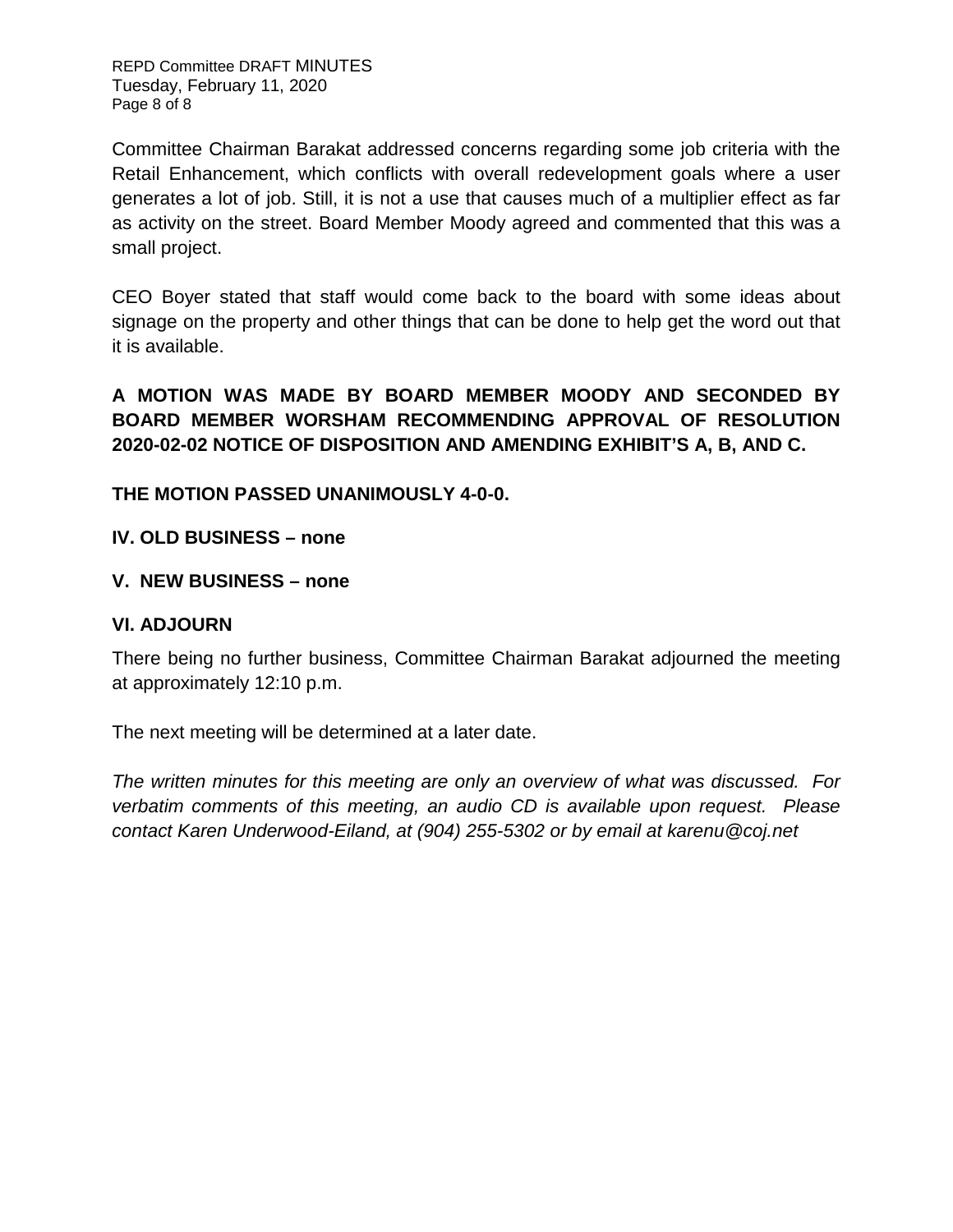# **TAB III.** A.

Ford on Bay Notice of Disposition – Resolution 2020-02-01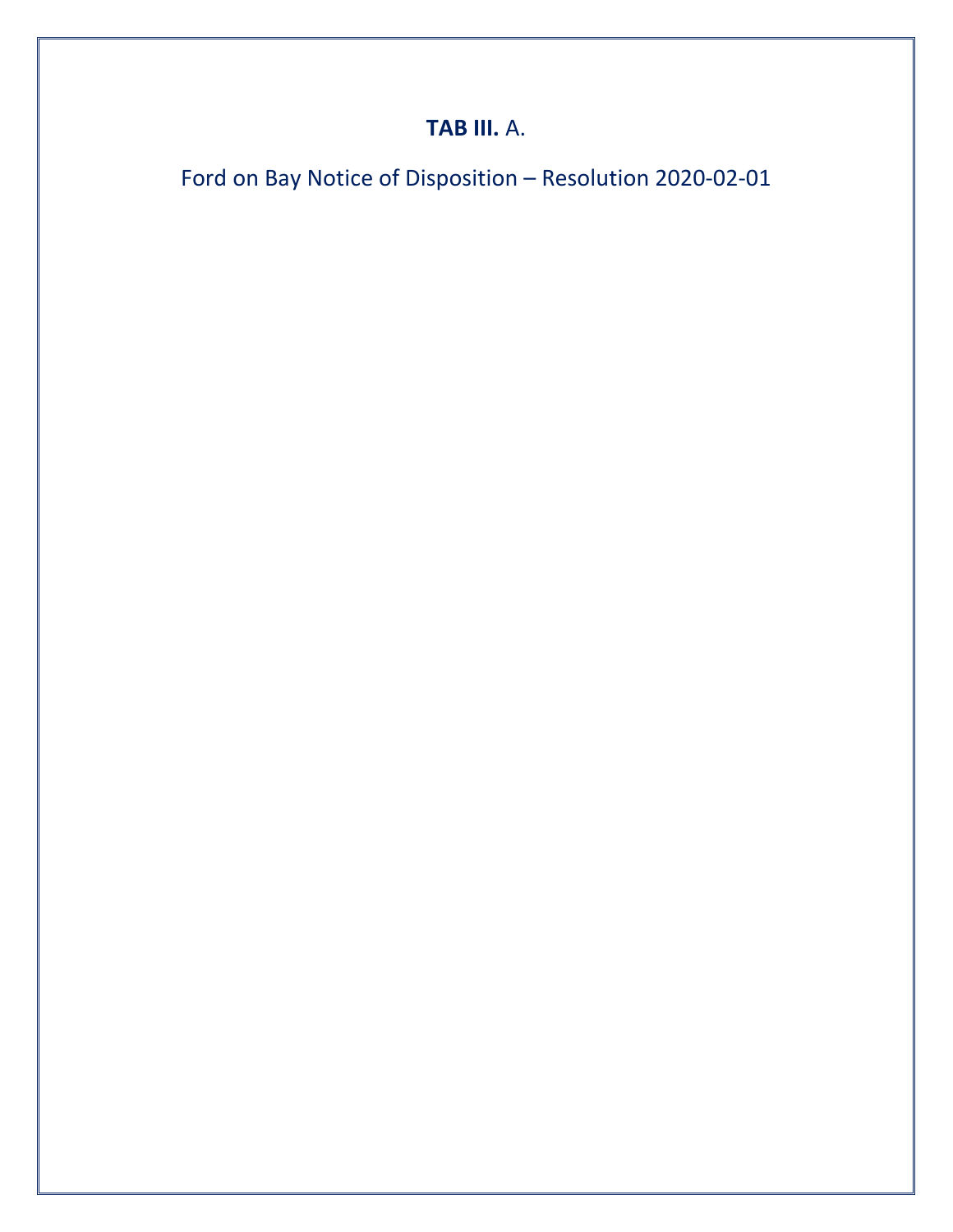## **RESPONSE EVALUATION SCORING MATRIX**

| TITLE: NOTICE OF DISPOSITION OF DUVAL COUNTY TAX PARCELS 074443-0000 (220 EAST BAY STREET) AND |                         |                |                    |                  |                     |               |              |                |
|------------------------------------------------------------------------------------------------|-------------------------|----------------|--------------------|------------------|---------------------|---------------|--------------|----------------|
| 073358-0000 (330 EAST BAY STREET) aka THE FORD ON BAY                                          |                         |                |                    |                  |                     |               |              |                |
| <b>ISP NO: ISP-0307-20</b>                                                                     |                         |                |                    |                  |                     |               |              |                |
| <b>OPEN DATE: JANUARY 22, 2020</b>                                                             |                         |                |                    |                  |                     |               |              |                |
| <b>ANALYST: DAVID KLAGES</b>                                                                   |                         |                |                    |                  |                     |               |              |                |
| <b>NO. INVITED:</b> (15,000+ (CBRE handled))                                                   | RECEIVED: (2)           |                | OTHER: $(0)$       |                  |                     |               |              |                |
| <b>RECORDED BY: RENATA BARNETT</b>                                                             |                         |                |                    |                  |                     |               |              |                |
|                                                                                                |                         |                | Project            |                  |                     |               |              |                |
|                                                                                                | <b>Experience &amp;</b> | Economic       | <b>Development</b> | <b>Financial</b> | Oral                | <b>Bonus</b>  |              |                |
| <b>Vendors/Reviewers</b>                                                                       | <b>Qualifications</b>   | <b>Benefit</b> | & Design           | <b>Proposal</b>  | <b>Presentation</b> | <b>Points</b> | <b>Total</b> | Rank           |
| <b>SPANDREL DEVELOPMENT PARTNERS</b>                                                           |                         |                |                    |                  |                     |               |              |                |
| Lori Boyer                                                                                     | 9.00                    | 7.00           | 40.00              | 6.00             | 10.00               | 5.00          | 77.00        |                |
| Stephanie Burch                                                                                | 14.00                   | 9.00           | 41.00              | 9.00             | 10.00               | 5.00          | 88.00        | 1              |
| Ron Moody                                                                                      | 15.00                   | 9.00           | 46.00              | 10.00            | 10.00               | 5.00          | 95.00        |                |
| Average                                                                                        | 12.67                   | 8.33           | 42.33              | 8.33             | 10.00               | 5.00          | 86.67        |                |
| <b>THE RELATED GROUP</b>                                                                       |                         |                |                    |                  |                     |               |              |                |
| Lori Boyer                                                                                     | 14.00                   | 7.00           | 21.00              | 10.00            | 6.00                | 5.00          | 63.00        |                |
| Stephanie Burch                                                                                | 9.00                    | 8.00           | 20.00              | 4.00             | 6.00                | 10.00         | 57.00        | $\overline{2}$ |
| Ron Moody                                                                                      | 10.00                   | 14.00          | 35.00              | 10.00            | 5.00                | 14.00         | 88.00        |                |
| Average                                                                                        | 11.00                   | 9.67           | 25.33              | 8.00             | 5.67                | 9.67          | 69.33        |                |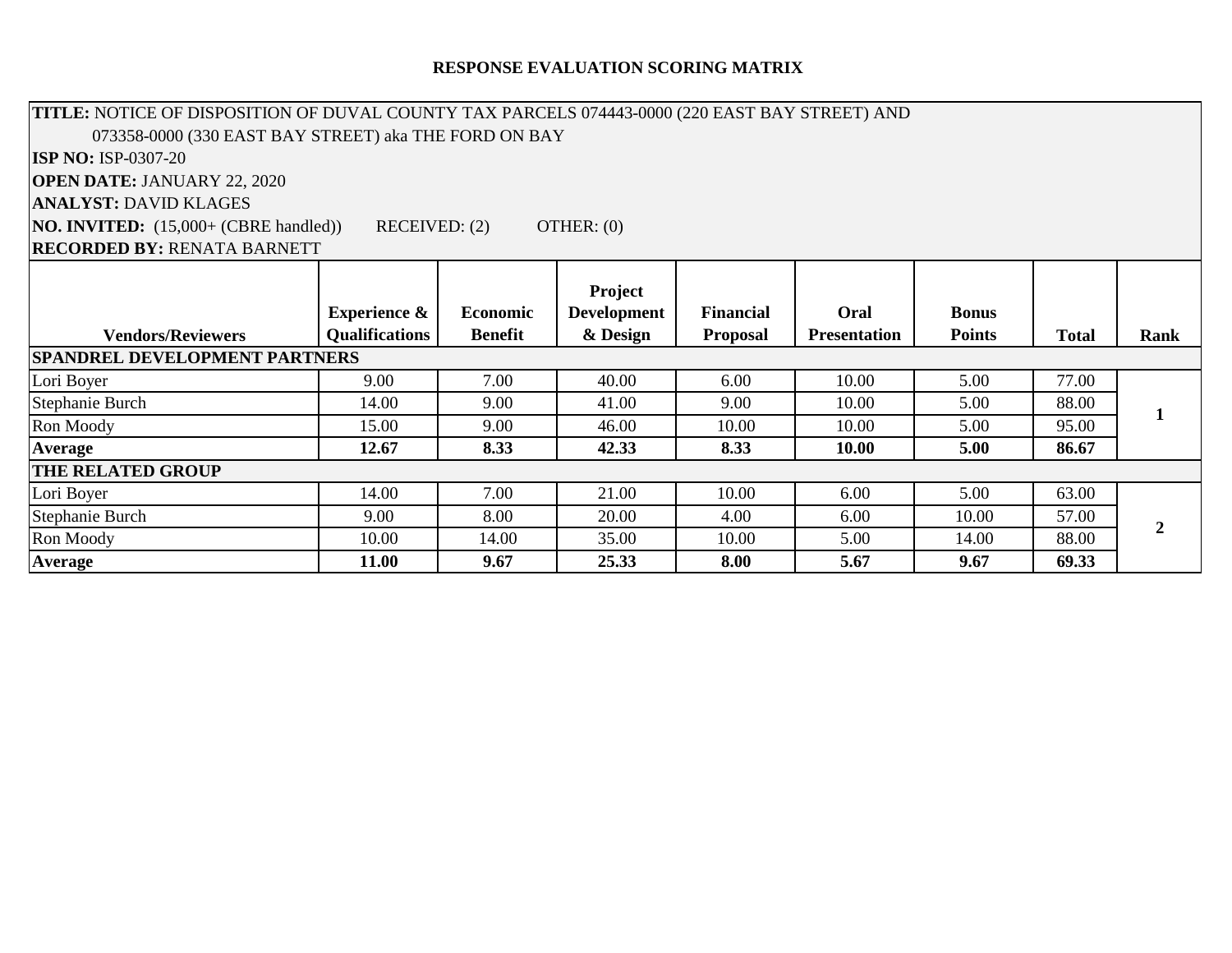| Cover Letter<br>(Y/N) | Table of<br>Contents $(Y/N)$ Summary $(Y/N)$ | Executive | $ $ Bid Bond $ $<br>(Y/N) | <b>Proposed Areas(s)</b>      | Development Team                 | Past Performance                             | Financial Strength                  | <b>Active Litigation</b>                                                                                                                                                                            | References   | <b>Equal Opportunity</b> | <b>Project Concept</b>                                                                                          | <b>Physical Details</b>                                                                       | Site Plan & Parking     | Financial Feasibility & Cash<br><b>Flow Analysis</b> |
|-----------------------|----------------------------------------------|-----------|---------------------------|-------------------------------|----------------------------------|----------------------------------------------|-------------------------------------|-----------------------------------------------------------------------------------------------------------------------------------------------------------------------------------------------------|--------------|--------------------------|-----------------------------------------------------------------------------------------------------------------|-----------------------------------------------------------------------------------------------|-------------------------|------------------------------------------------------|
|                       | $\lambda$                                    |           |                           | Develop Areas 1 and 2 Related |                                  | The Manor Flagler Village                    | Completed over 70<br>projects       | Current & Past Suits                                                                                                                                                                                | Not Provided | Not Provided             | 5-story mixed-use building 350 units                                                                            |                                                                                               | Parking:                | Refer to the Financial<br>Analysis document          |
|                       |                                              |           |                           |                               | <b>MSA Design</b>                | Pierhouse Channelside                        | Total value over \$9.5B             | https://www.miamiherald.<br>com/news/business/real-<br>estate-<br>news/article232733807.h<br>$\mathsf{m}$                                                                                           |              |                          | Related to spend approx. 10,000 RSF retail<br>$$1.5m$ on tenant<br>buildouts for the city<br>owned retail shell |                                                                                               | Residential: 550 spaces |                                                      |
|                       |                                              |           |                           |                               | <b>TRG Management</b><br>Company | The Manor Lauderdale by<br>the Sea           | Built over 17k residential<br>units | https://www.thenextmiami<br>.com/related-group-sued-<br>plaza-construction-310-<br>day-delay-paraiso-bay/                                                                                           |              |                          |                                                                                                                 | 7,500 GSF for lobby,<br>lounge and state of the<br>art amenitites including a<br>pool and gym | Approx. rent:           |                                                      |
|                       |                                              |           |                           |                               |                                  | The Manor Cityplace Doral Built over 1.3m sf | commercial space                    | https://therealdeal.com/<br>miami/2019/04/15/cons<br>truction-materials-from-<br>residences-by-armani-<br>casa-allegedly-crashed-<br>through-neighboring-<br>property-and-hit-resident-<br>lawsuit/ |              |                          |                                                                                                                 |                                                                                               | Residential: \$2/SF     |                                                      |
|                       |                                              |           |                           |                               |                                  | The Manor Plantation                         |                                     |                                                                                                                                                                                                     |              |                          |                                                                                                                 |                                                                                               | Commercial: \$25/SF     |                                                      |
|                       |                                              |           |                           |                               |                                  | Sofa                                         |                                     |                                                                                                                                                                                                     |              |                          |                                                                                                                 | Public amenities will<br>include:                                                             |                         |                                                      |
|                       |                                              |           |                           |                               |                                  | Tampa Tribune                                |                                     |                                                                                                                                                                                                     |              |                          |                                                                                                                 | Public plaza                                                                                  |                         |                                                      |
|                       |                                              |           |                           |                               |                                  | Cityplace Doral Flats                        |                                     |                                                                                                                                                                                                     |              |                          |                                                                                                                 | Benches                                                                                       |                         |                                                      |
|                       |                                              |           |                           |                               |                                  | <b>Gables Grand Plaza</b>                    |                                     |                                                                                                                                                                                                     |              |                          |                                                                                                                 | A sculpture curated by                                                                        |                         |                                                      |
|                       |                                              |           |                           |                               |                                  | Yacht Club Aventura                          |                                     |                                                                                                                                                                                                     |              |                          |                                                                                                                 | Jorge Perez                                                                                   |                         |                                                      |
|                       |                                              |           |                           |                               |                                  | Cityplace West Palm Beach                    |                                     |                                                                                                                                                                                                     |              |                          |                                                                                                                 | Landscaping                                                                                   |                         |                                                      |
|                       |                                              |           |                           |                               |                                  | Marina Village                               |                                     |                                                                                                                                                                                                     |              |                          |                                                                                                                 |                                                                                               |                         |                                                      |
|                       |                                              |           |                           |                               |                                  | Oasis Cityplace Doral                        |                                     |                                                                                                                                                                                                     |              |                          |                                                                                                                 |                                                                                               |                         |                                                      |
|                       |                                              |           |                           |                               |                                  | <b>Merrick Park</b>                          |                                     |                                                                                                                                                                                                     |              |                          |                                                                                                                 |                                                                                               |                         |                                                      |
|                       |                                              |           |                           |                               |                                  | Cityplace Doral                              |                                     |                                                                                                                                                                                                     |              |                          |                                                                                                                 |                                                                                               |                         |                                                      |
|                       |                                              |           |                           |                               |                                  | 14 Midtown                                   |                                     |                                                                                                                                                                                                     |              |                          |                                                                                                                 |                                                                                               |                         |                                                      |
|                       |                                              |           |                           |                               |                                  | Doral View                                   |                                     |                                                                                                                                                                                                     |              |                          |                                                                                                                 |                                                                                               |                         |                                                      |
|                       |                                              |           |                           |                               |                                  | Town Fontainebleau Lakes                     |                                     |                                                                                                                                                                                                     |              |                          |                                                                                                                 |                                                                                               |                         |                                                      |
|                       |                                              |           |                           |                               |                                  | Town Trelago                                 |                                     |                                                                                                                                                                                                     |              |                          |                                                                                                                 |                                                                                               |                         |                                                      |
|                       |                                              |           |                           |                               |                                  | Town City Center                             |                                     |                                                                                                                                                                                                     |              |                          |                                                                                                                 |                                                                                               |                         |                                                      |
|                       |                                              |           |                           |                               |                                  | Town University                              |                                     |                                                                                                                                                                                                     |              |                          |                                                                                                                 |                                                                                               |                         |                                                      |
|                       |                                              |           |                           |                               |                                  | Town Southern                                |                                     |                                                                                                                                                                                                     |              |                          |                                                                                                                 |                                                                                               |                         |                                                      |
|                       |                                              |           |                           |                               |                                  | St. Andrews of Miramar                       |                                     |                                                                                                                                                                                                     |              |                          |                                                                                                                 |                                                                                               |                         |                                                      |
|                       |                                              |           |                           |                               |                                  | Miramar Lakes Apartments                     |                                     |                                                                                                                                                                                                     |              |                          |                                                                                                                 |                                                                                               |                         |                                                      |
|                       |                                              |           |                           |                               |                                  | Residences at Miramar                        |                                     |                                                                                                                                                                                                     |              |                          |                                                                                                                 |                                                                                               |                         |                                                      |
|                       |                                              |           |                           |                               |                                  | The Yacht Club on the<br>Intercoastal        |                                     |                                                                                                                                                                                                     |              |                          |                                                                                                                 |                                                                                               |                         |                                                      |
|                       |                                              |           |                           |                               |                                  | <b>Enclave Doral</b>                         |                                     |                                                                                                                                                                                                     |              |                          |                                                                                                                 |                                                                                               |                         |                                                      |
|                       |                                              |           |                           |                               |                                  | Lakes Deerfield                              |                                     |                                                                                                                                                                                                     |              |                          |                                                                                                                 |                                                                                               |                         |                                                      |

| Site Plan & Parking     | Financial Feasibility & Cash<br><b>Flow Analysis</b> | Financial & Non-Financial<br>Returns to the City                                 |
|-------------------------|------------------------------------------------------|----------------------------------------------------------------------------------|
| Parking:                | Refer to the Financial                               | Plaza will activate the                                                          |
| Residential: 550 spaces | Analysis document                                    | retail space & make it<br>exciting area for residents<br>to eat, shop and lounge |
| Approx. rent:           |                                                      |                                                                                  |
| Residential: \$2/SF     |                                                      |                                                                                  |
| Commercial: \$25/SF     |                                                      |                                                                                  |
|                         |                                                      |                                                                                  |
|                         |                                                      |                                                                                  |
|                         |                                                      |                                                                                  |
|                         |                                                      |                                                                                  |
|                         |                                                      |                                                                                  |
|                         |                                                      |                                                                                  |
|                         |                                                      |                                                                                  |
|                         |                                                      |                                                                                  |
|                         |                                                      |                                                                                  |
|                         |                                                      |                                                                                  |
|                         |                                                      |                                                                                  |
|                         |                                                      |                                                                                  |
|                         |                                                      |                                                                                  |
|                         |                                                      |                                                                                  |
|                         |                                                      |                                                                                  |

# CBRE

1/31/2020

# THE FORD ON BAY NOD COMPARISON MATRIX

# The Related Group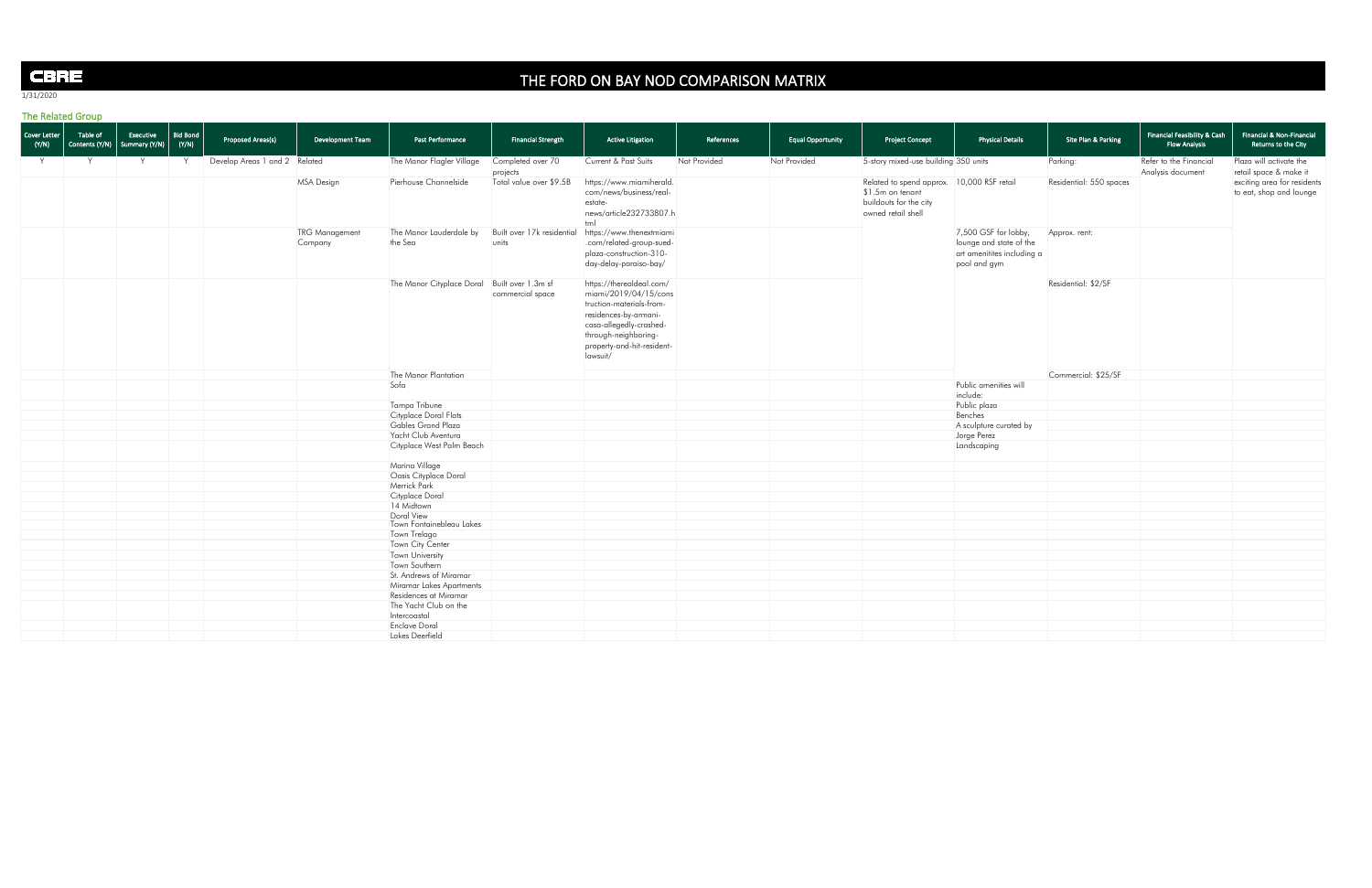# THE FORD ON BAY NOD COMPARISON MATRIX

| $\sim$ partial of $\sim$ of $\sim$ principal $\sim$ . The set of $\sim$<br>Cover Letter   Table of Contents  <br>(Y/N)<br>(Y/N) | Bid Bond<br>Executive<br>(Y/N)<br>Summary (Y/N) | Proposed Areas(s)     | Development Team                 | Past Performance                    | <b>Financial Strength</b>                               | <b>Active Litigation</b> | References                                           | <b>Equal Opportunity</b> | <b>Project Concept</b>                                                                      | <b>Physical Details</b>                   | Site Plan & Parking                               | Financial Feasibility & Cash<br><b>Flow Analysis</b> | Financial & Non-Financial<br>Returns to the City                            |
|---------------------------------------------------------------------------------------------------------------------------------|-------------------------------------------------|-----------------------|----------------------------------|-------------------------------------|---------------------------------------------------------|--------------------------|------------------------------------------------------|--------------------------|---------------------------------------------------------------------------------------------|-------------------------------------------|---------------------------------------------------|------------------------------------------------------|-----------------------------------------------------------------------------|
|                                                                                                                                 |                                                 | Develop Areas 1 and 2 | Spandrel Development<br>Partners | One Brooklyn Bridge Park            | Completed over \$300m                                   | No                       | Armada Hoffler (NYSE:                                | Yes                      | Mixed-Use "Live, work,                                                                      | Gross residential:<br>420,061             | Area 1: 14 street spaces                          | Refer to the Financial                               | The development will                                                        |
|                                                                                                                                 |                                                 |                       | LS3P                             | 511 Meeting Street                  | of development work                                     |                          | AHH) Student housing JV<br>Partner in Charleston, SC |                          | play" concept                                                                               |                                           | Net residential: 442,850 Area 2: 26 street spaces | Analysis document                                    | create more than 100<br>construction jobs during<br>each construction phase |
|                                                                                                                                 |                                                 |                       | Wood & Partners (WPI)            | Hoffler Place                       | Underwrite 65% of the                                   |                          | Sr. Development<br>Manager                           |                          | Assimilate with site                                                                        | Amenities: 14,892                         | Enclave: 317 spaces                               |                                                      |                                                                             |
|                                                                                                                                 |                                                 |                       | Kimley Horn                      | 530 Meeting Street                  | project with a construction<br>loan, & fund the rest of |                          |                                                      |                          | elements & building                                                                         | Retail: 74,544                            | Exchange: 338 spaces                              |                                                      | Employ over 50 people in                                                    |
|                                                                                                                                 |                                                 |                       | Dasher Hurst Architects          | The Baxley                          | the 35% with equity.                                    |                          | Prospect Ridge fka                                   |                          | architecture, blending with<br>the skyline                                                  | <b>Exterior Elevated Plaza:</b><br>38,656 | Total: 655 spaces                                 |                                                      | $\overline{\phantom{a}}$ the retail bays once<br>operational                |
|                                                                                                                                 |                                                 |                       |                                  | The Jasper                          | Never overleverage                                      |                          | Alliance Bernstein (NYSE:                            |                          | Follows traditional                                                                         | Total Residential Units:                  |                                                   |                                                      | Sets new precedence in<br>the area                                          |
|                                                                                                                                 |                                                 |                       |                                  | The Global Home of the<br>PGA Tour  | projects through the use<br>of preferred equity or      |                          | AB) Equity partner on<br>Savannah, GA & Hilton       |                          | $\vert$ building scaling reductions $\vert$ Studio: 130<br>within a larger footprint        |                                           |                                                   |                                                      | Catalyst for future<br>$\overline{\phantom{a}}$ development in the          |
|                                                                                                                                 |                                                 |                       |                                  | JEA Headquarters                    | mezzanine debt                                          |                          | Head, SC projects<br><b>Managing Director</b>        |                          |                                                                                             | One bedroom: 285                          |                                                   |                                                      | downtown cove                                                               |
|                                                                                                                                 |                                                 |                       |                                  | <b>MD Anderson Cancer</b><br>Center | Common equity is split                                  |                          |                                                      |                          | Wrapped decks in the                                                                        | Two bedroom: 104                          |                                                   |                                                      | Increases tax base                                                          |
|                                                                                                                                 |                                                 |                       |                                  | The District Project                | 90%/10% between<br>limited partner & general            |                          | <b>RAL Companies</b><br>Developer 1 Brooklyn         |                          | center of each mass allow<br>for parking while<br>minimizing exterior                       | Total: 519                                |                                                   |                                                      | Helps invigorate struggling<br>  retail                                     |
|                                                                                                                                 |                                                 |                       |                                  | Cascades                            | partners                                                |                          | <b>Bridge Park Managing</b><br>Director              |                          | exposure                                                                                    | Project Features Include:                 |                                                   |                                                      | With more people living                                                     |
|                                                                                                                                 |                                                 |                       |                                  | Onyx                                |                                                         |                          |                                                      |                          | The Exchange would                                                                          | Vegetative roof                           |                                                   |                                                      | downtown it will reduce                                                     |
|                                                                                                                                 |                                                 |                       |                                  | Washington Square                   |                                                         |                          |                                                      |                          | include an urban grocer                                                                     | High efficiency HVAC<br>systems           |                                                   |                                                      | congestion                                                                  |
|                                                                                                                                 |                                                 |                       |                                  | 110 Ann Street Hotel                |                                                         |                          |                                                      |                          | for local residents and<br>businesses                                                       | Ample bike storage &<br>workshop          |                                                   |                                                      |                                                                             |
|                                                                                                                                 |                                                 |                       |                                  | 111 Street Multi-Family             |                                                         |                          |                                                      |                          | Parcels will include public                                                                 | Electric car charging<br>stations         |                                                   |                                                      |                                                                             |
|                                                                                                                                 |                                                 |                       |                                  | Barnett Bank Bldg                   |                                                         |                          |                                                      |                          | & semi-public areas.<br>Features include:                                                   | Community garden                          |                                                   |                                                      |                                                                             |
|                                                                                                                                 |                                                 |                       |                                  | 233 Duval                           |                                                         |                          |                                                      |                          | Food trucks, local artisans, In-unit features:                                              |                                           |                                                   |                                                      |                                                                             |
|                                                                                                                                 |                                                 |                       |                                  |                                     |                                                         |                          |                                                      |                          | open green spaces, pop Significant daylighting                                              |                                           |                                                   |                                                      |                                                                             |
|                                                                                                                                 |                                                 |                       |                                  |                                     |                                                         |                          |                                                      |                          | $\frac{1}{2}$ up markets, 30' pedestrian ENERGY STAR appliances<br>$\Box$ walkways, several |                                           |                                                   |                                                      |                                                                             |
|                                                                                                                                 |                                                 |                       |                                  |                                     |                                                         |                          |                                                      |                          | $\Box$ additional native trees of $\Box$ Low VOC paint & flooring                           |                                           |                                                   |                                                      |                                                                             |
|                                                                                                                                 |                                                 |                       |                                  |                                     |                                                         |                          |                                                      |                          | various heights                                                                             | materials                                 |                                                   |                                                      |                                                                             |
|                                                                                                                                 |                                                 |                       |                                  |                                     |                                                         |                          |                                                      |                          |                                                                                             | Low flow toilets                          |                                                   |                                                      |                                                                             |
|                                                                                                                                 |                                                 |                       |                                  |                                     |                                                         |                          |                                                      |                          |                                                                                             | Locally-sourced materials                 |                                                   |                                                      |                                                                             |
|                                                                                                                                 |                                                 |                       |                                  |                                     |                                                         |                          |                                                      |                          |                                                                                             | when possible, to include                 |                                                   |                                                      |                                                                             |
|                                                                                                                                 |                                                 |                       |                                  |                                     |                                                         |                          |                                                      |                          |                                                                                             | reclaimed wood and                        |                                                   |                                                      |                                                                             |
|                                                                                                                                 |                                                 |                       |                                  |                                     |                                                         |                          |                                                      |                          |                                                                                             | artwork by local artisans.                |                                                   |                                                      |                                                                             |
|                                                                                                                                 |                                                 |                       |                                  |                                     |                                                         |                          |                                                      |                          |                                                                                             | Stormwater management                     |                                                   |                                                      |                                                                             |
|                                                                                                                                 |                                                 |                       |                                  |                                     |                                                         |                          |                                                      |                          |                                                                                             | that comply w/city goals                  |                                                   |                                                      |                                                                             |

# CBRE

1/31/2020

Spandrel Development Partners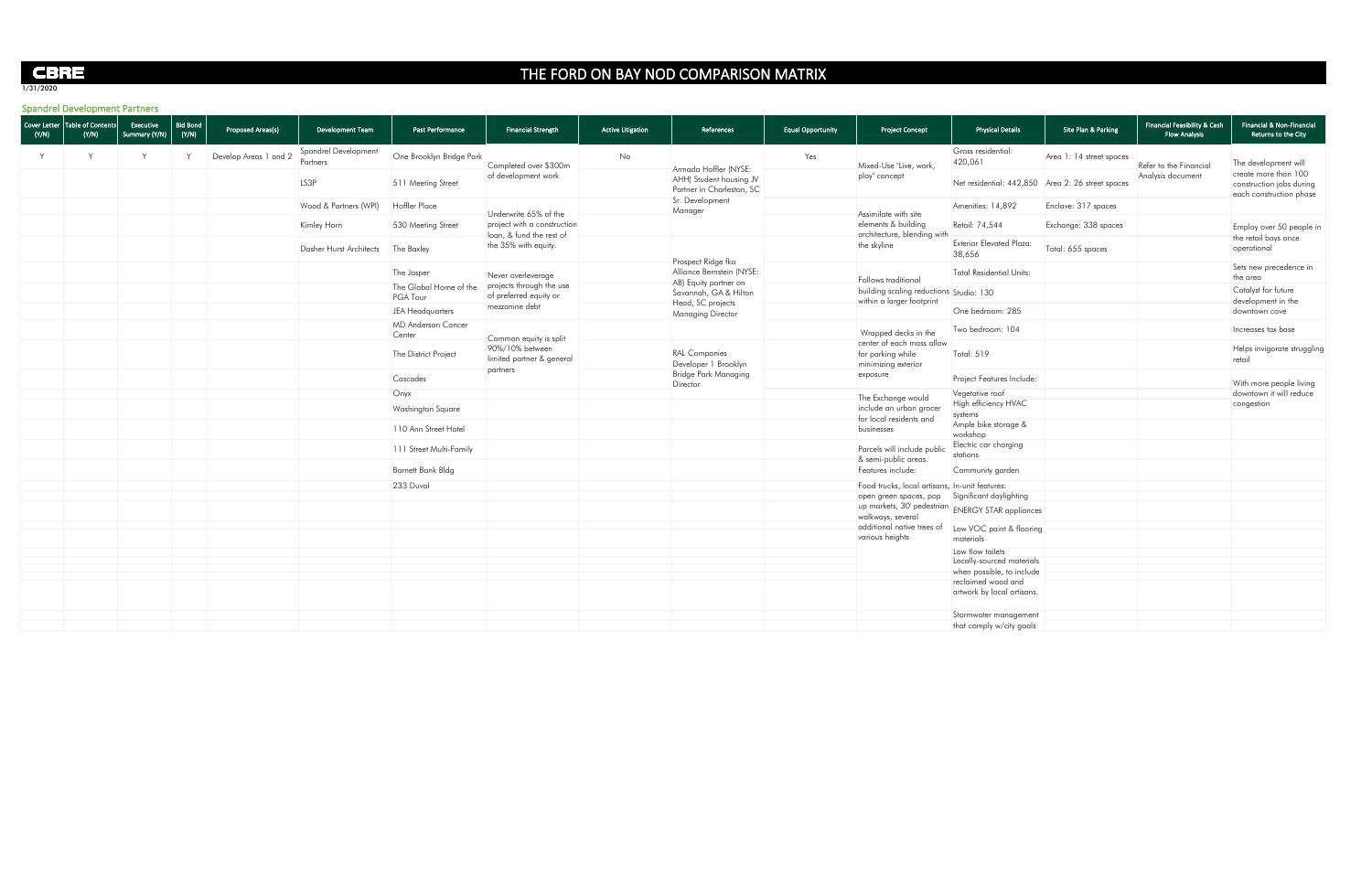

# Analysis Start: 1/1/23 Analysis End: 12/31/52

| Scenario                                          | <b>Related Group</b>         | <b>Sprandel Development</b>    |
|---------------------------------------------------|------------------------------|--------------------------------|
|                                                   |                              |                                |
| <b>Rentable SF - Multifamily</b>                  | 307,100 RSF                  | 420,061 RSF                    |
| Rentable SF - Retail                              | 10,000 RSF                   | 74,544 RSF                     |
| Rentable SF - Total                               | 317,100 RSF                  | 494,605 RSF                    |
| Total MF Units                                    | 350 Units                    | 519 Units                      |
| <b>Total Parking</b>                              | 550 Spaces                   | 655 Spaces                     |
| <b>Real Estate Tax Projections</b>                |                              |                                |
| Annual Year 1 Tax Projection (Develper Quoted)    | \$1,003,361                  | \$1,648,214                    |
| <b>Annual Tax Growth Rate</b>                     | 2.00%                        | 2.00%                          |
| <b>Abatement Percentage</b>                       | 0.00%                        | 45.71%                         |
|                                                   |                              |                                |
| Land Disposition Up-front Proceeds                | \$500,000                    | \$0                            |
| <b>Rental Rate Assumptions (PRSF)</b>             |                              |                                |
| Multifamily Average Rent per Month                | \$2.00                       | \$2.13                         |
| Retail Average Rent per Year                      | \$25.00                      | \$28.80                        |
|                                                   |                              |                                |
| <b>IDEVELOPMENT BUDGET</b>                        |                              |                                |
| <b>Land Acquistion</b>                            | \$500,000                    | \$0<br>\$29,561,286            |
| Soft Costs + Contingency<br><b>Hard Costs</b>     | \$15,646,296<br>\$64,087,704 |                                |
| Total                                             | \$80,234,000                 | \$106,546,188<br>\$136,107,474 |
|                                                   |                              |                                |
| <b>ESTIMATED DEVELOPER RESIDUAL SALE PROCEEDS</b> |                              |                                |
| <b>Estimated Stabilzed NOI</b>                    | \$5,212,498                  | \$9,279,581                    |
| Residual Cap Rate Assumption                      | 5.50%                        | 5.50%                          |
| Gross Devloper Proceeds                           | \$94,772,691                 | \$168,719,655                  |
| <b>IPROJECTED DEVELOPER PROFIT</b>                | \$14,538,691                 | \$32,612,181                   |

#### FUTURE TAX REVENUES + DISPOSITION NPV @ 5.00%

| <b>Net Present Value</b>                                 | \$19,928,139 | \$17,326,685 |
|----------------------------------------------------------|--------------|--------------|
| TOTAL FUTURE TAX REVENUES + DISPOSITION (NON-DISCOUNTED) |              |              |
| lTotal Proceeds                                          | \$41,204,429 | \$36,301,615 |

| Notes             |  |
|-------------------|--|
|                   |  |
|                   |  |
| Notes (Continued) |  |
|                   |  |
|                   |  |
|                   |  |

© 2014 CBRE, Inc. The information contained in this document has been obtained from sources believed reliable. While CBRE, Inc. does not doubt its accuracy, CBRE, Inc. has not verified it and makes no guarantee, warranty or representation about it. It is your responsibility to independently confirm its accuracy and completeness. Any projections, opinions, assumptions or estimates used are for example only. In making any decisions that rely up this analysis, consideration should be given to tax and other factors which should be evaluated by your tax, financial and legal advisors. You and your advisors should conduct a careful, independent investigation of the pr to determine to your satisfaction the suitability of the property for your needs. CBRE and the CBRE logo are service marks of CBRE, Inc. and/or its affiliated or related companies in the United States and other countries.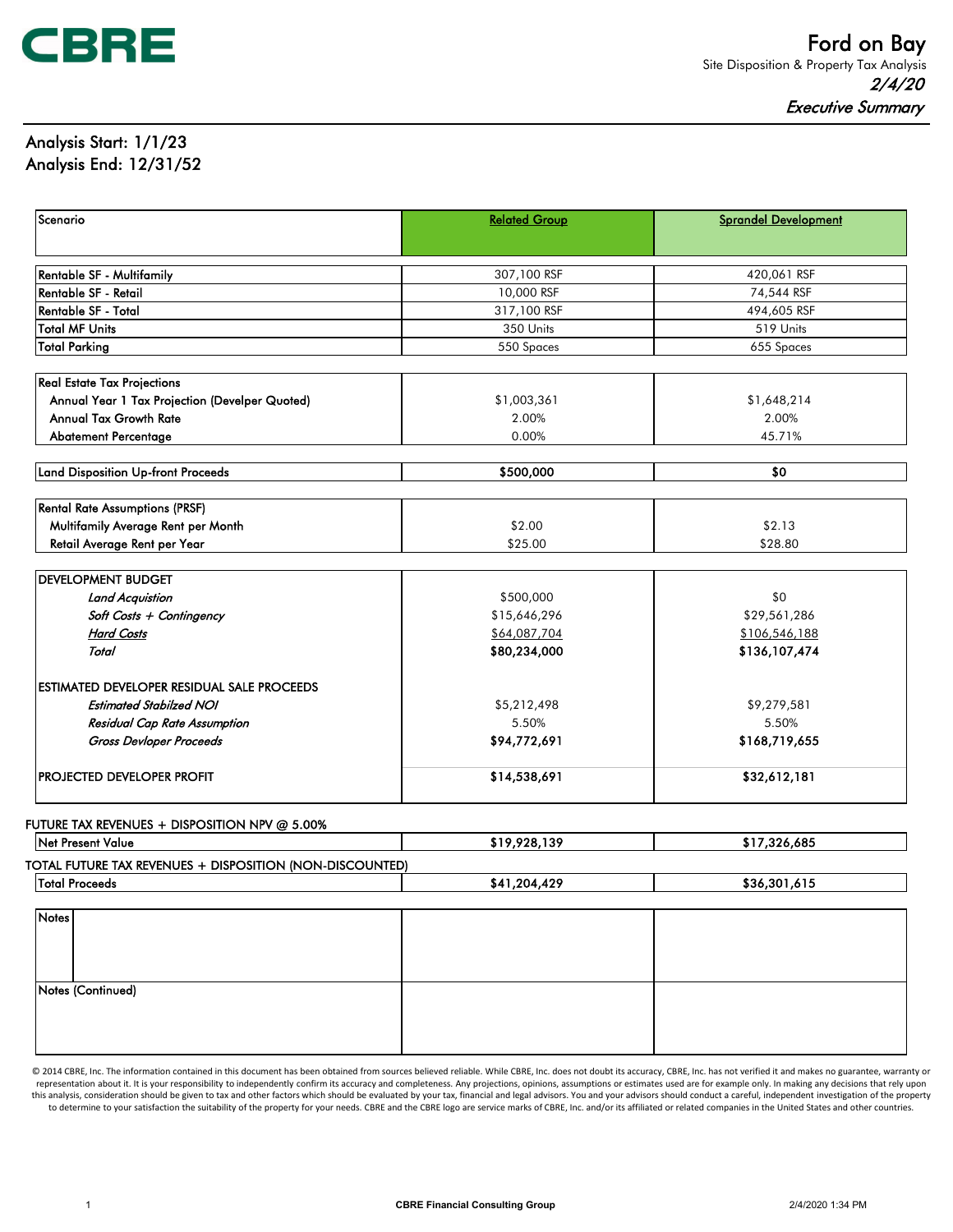#### Analysis Start: 1/1/23 Analysis End: 12/31/52

| Scenario                                                  | <b>Related Group</b>   | <b>Sprandel Development</b> |
|-----------------------------------------------------------|------------------------|-----------------------------|
|                                                           |                        |                             |
|                                                           |                        |                             |
| Rentable SF - Multifamily                                 | 307,100 RSF            | 420,061 RSF                 |
| Rentable SF - Retail                                      | 10,000 RSF             | 74,544 RSF                  |
| Rentable SF - Total                                       | 317,100 RSF            | 494,605 RSF                 |
| <b>Total MF Units</b>                                     | 350 Units              | 519 Units                   |
| <b>Total Parking</b>                                      | 550 Spaces             | 655 Spaces                  |
| <b>DEVELOPMENT BUDGET</b>                                 |                        |                             |
| <b>Land Acquistion</b>                                    | \$500,000              | \$0                         |
| Soft Costs + Contingency                                  | \$15,646,296           | \$29,561,286                |
| <b>Hard Costs</b>                                         | \$64,087,704           | \$106,546,188               |
| Total                                                     | \$80,234,000           | \$136,107,474               |
|                                                           |                        |                             |
| Developer Fee (Within Soft Costs)                         | Need More Info         | \$5,989,881                 |
| % of Total Cost                                           |                        | 4.4%                        |
| ESTIMATED DEV. RESIDUAL SALE PROCEEDS                     |                        |                             |
| <b>Estimated Stabilzed NOI</b>                            | \$5,212,498            | \$9,279,581                 |
| Residual Cap Rate Assumption                              | 5.50%                  | 5.50%                       |
| Gross Devloper Proceeds                                   | \$94,772,691           | \$168,719,655               |
|                                                           |                        |                             |
| PROJECTED DEVELOPER PROFIT                                | \$14,538,691           | \$32,612,181                |
|                                                           |                        |                             |
| DEVELOPMENT BUDGET PER UNIT                               |                        |                             |
| <b>Land Acquistion</b>                                    | \$1,429 /Unit          | \$0 /Unit                   |
| Soft Costs + Contingency                                  | \$44,704 /Unit         | \$56,958 /Unit              |
| <b>Hard Costs</b>                                         | \$183,108 / Unit       | \$205,291 /Unit             |
| Total                                                     | \$229,240 /Unit        | \$262,249 /Unit             |
| Developer Fee (Within Soft Costs)                         | See Above              | \$11,541 /Unit              |
|                                                           |                        |                             |
| ESTIMATED DEV. RESIDUAL SALE PROCEEDS PER UNIT            |                        |                             |
| <b>Estimated Stabilzed NOI</b>                            | \$14,893 /Unit         | \$17,880 /Unit              |
| Residual Cap Rate Assumption                              | 5.50%                  | 5.50%                       |
| Gross Devloper Proceeds                                   | \$270,779 /Unit        | \$325,086 /Unit             |
|                                                           |                        |                             |
| PROJECTED DEVELOPER PROFIT                                | \$41,539 /Unit         | \$62,837 /Unit              |
| DEVELOPMENT BUDGET PER MULTI-FAMILY SF                    |                        |                             |
| <b>Land Acquistion</b>                                    | \$2 PSF                | \$0 PSF                     |
| Soft Costs + Contingency                                  | \$51 PSF               | \$70 PSF                    |
| <b>Hard Costs</b>                                         | \$209 PSF              | \$254 PSF                   |
| Total                                                     | \$261 PSF              | \$324 PSF                   |
|                                                           |                        |                             |
| Developer Fee (Within Soft Costs)                         | See Above              | \$14 PSF                    |
|                                                           |                        |                             |
| ESTIMATED DEV. RESIDUAL SALE PROCEEDS PER MULTI-FAMILY SF |                        |                             |
| <b>Estimated Stabilzed NOI</b>                            | \$17 PSF<br>5.50%      | \$22 PSF<br>5.50%           |
| Residual Cap Rate Assumption<br>Gross Devloper Proceeds   | \$309 PSF              | \$402 PSF                   |
|                                                           |                        |                             |
| PROJECTED DEVELOPER PROFIT                                | \$47 PSF               | \$78 PSF                    |
|                                                           |                        |                             |
| DEVELOPMENT BUDGET PER TOTAL SF                           |                        |                             |
| <b>Land Acquistion</b>                                    | \$2 PSF                | \$0 PSF                     |
| Soft Costs + Contingency                                  | \$49 PSF               | \$60 PSF                    |
| <b>Hard Costs</b><br>Total                                | \$202 PSF<br>\$253 PSF | \$215 PSF<br>\$275 PSF      |
|                                                           |                        |                             |
| Developer Fee (Within Soft Costs)                         | See Above              | \$12 PSF                    |
|                                                           |                        |                             |
| ESTIMATED DEV. RESIDUAL SALE PROCEEDS PER TOTAL SF        |                        |                             |
| <b>Estimated Stabilzed NOI</b>                            | \$16 PSF               | \$19 PSF                    |
| Residual Cap Rate Assumption                              | 5.50%                  | 5.50%                       |
| Gross Devloper Proceeds                                   | \$299 PSF              | \$341 PSF                   |
|                                                           |                        |                             |
| PROJECTED DEVELOPER PROFIT                                | \$46 PSF               | \$66 PSF                    |
|                                                           |                        |                             |
|                                                           |                        |                             |

© 2014 CBRE, Inc. The information contained in this document has been obtained from sources believed reliable. While CBRE, Inc. does not doubt its accuracy, CBRE, Inc. has not verified it and makes no guarantee, warranty o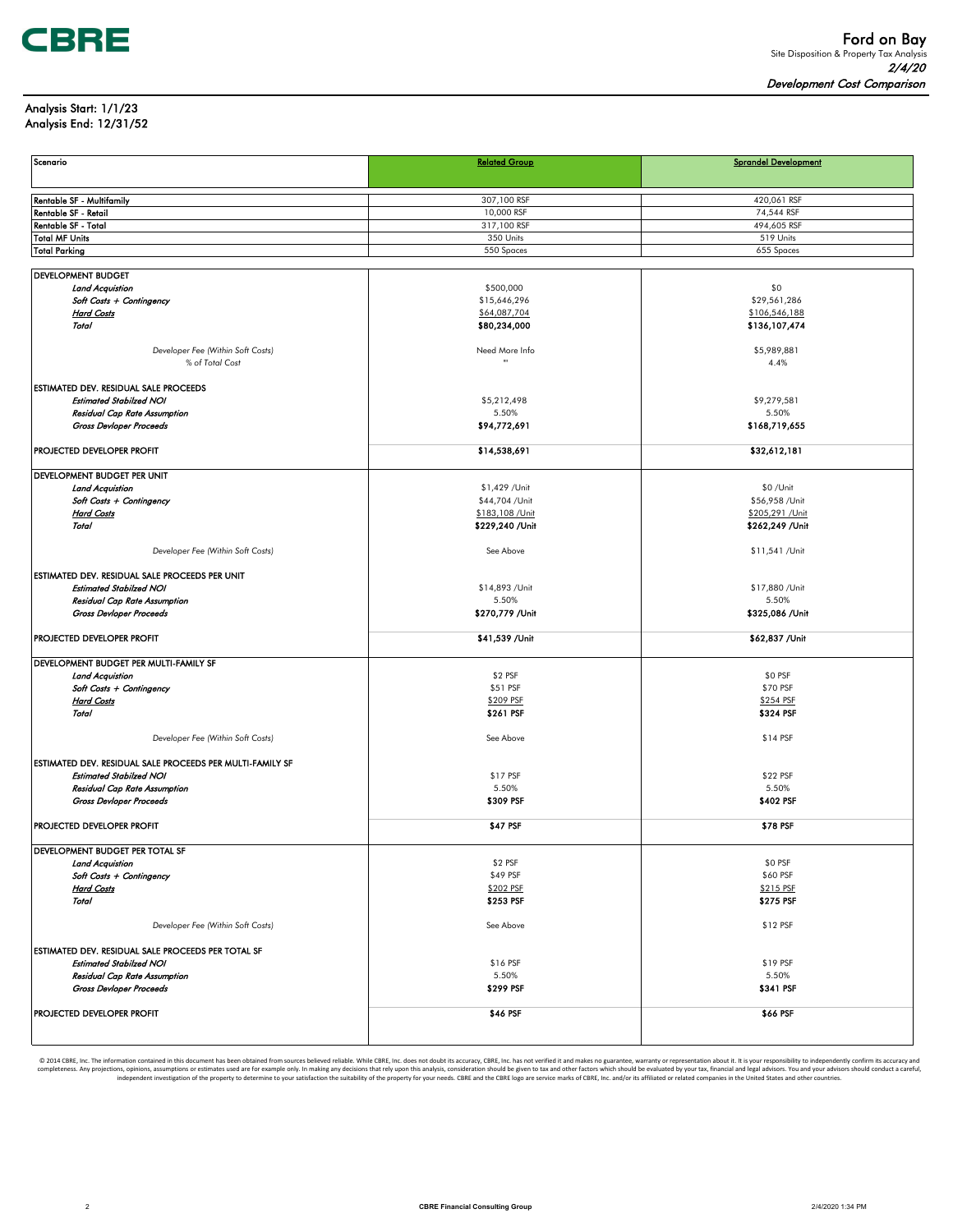# **CBRE**

#### Related Group: 2/4/2020

PARKING

| <b>GENERAL INFO</b>       |             | <i>TAX PROJECTIONS</i>                         |             | <i>DEVELOPMENT BUDGET</i>        |
|---------------------------|-------------|------------------------------------------------|-------------|----------------------------------|
| Rentable SF - Multifamily | 307,100 RSF | Annual Year 1 Tax Projection (Develper Quoted) | \$1,003,361 |                                  |
| Rentable SF - Retail      | 10,000 RSF  | Annual Tax Growth Rate                         | 2.00%       | Land Acquistion                  |
| <b>Total Rentable SF</b>  | 317,100 RSF | Abatement Percentage                           | 0.00%       | Soft Costs + Contingency         |
|                           |             |                                                |             | <b>Hard Costs</b>                |
| <b>Total MF Units</b>     | 350 Units   | LAND DISPOSITION PROCEEDS                      |             | Total                            |
|                           |             | Land Sale                                      | \$500,000   |                                  |
| Analysis Start            | 1/1/2023    |                                                |             | RENTAL RATE ASSUMPTIONS          |
| Analysis End              | 12/31/2052  |                                                |             | Multifamily Average Rent per Mor |
| Analysis Period           | 30 Years    |                                                |             | Retail Average Rent per Year     |

| GENERAL INFO              |             | <i>TAX PROJECTIONS</i>                         |             | <b>DEVELOPMENT BUDGET</b> |              |
|---------------------------|-------------|------------------------------------------------|-------------|---------------------------|--------------|
| Rentable SF - Multifamily | 307,100 RSF | Annual Year 1 Tax Projection (Develper Quoted) | \$1,003,361 |                           | \$ Amount    |
| Rentable SF - Retail      | 10,000 RSF  | Annual Tax Growth Rate                         | 2.00%       | Land Acauistion           | \$500,000    |
| <b>Total Rentable SF</b>  | 317,100 RSF | Abatement Percentage                           | 0.00%       | Soft Costs + Contingency  | \$15,646,296 |
|                           |             |                                                |             | <b>Hard Costs</b>         | \$64,087,704 |
| Total MF Units            | 350 Units   | LAND DISPOSITION PROCEEDS                      |             | Total                     | \$80,234,000 |
|                           |             | <b>Land Sale</b>                               | \$500,000   |                           |              |

| <b>GENERAL INFO</b>       |             | <b>TAX PROJECTIONS</b>                         |             | <i>DEVELOPMENT BUDGET</i>                         |              |  |  |
|---------------------------|-------------|------------------------------------------------|-------------|---------------------------------------------------|--------------|--|--|
| Rentable SF - Multifamily | 307,100 RSF | Annual Year 1 Tax Projection (Develper Quoted) | \$1,003,361 |                                                   | \$ Amount    |  |  |
| Rentable SF - Retail      | 10,000 RSF  | Annual Tax Growth Rate                         | 2.00%       | Land Acquistion                                   | \$500,000    |  |  |
| <b>Total Rentable SF</b>  | 317,100 RSF | Abatement Percentage                           | 0.00%       | Soft Costs + Contingency                          | \$15,646,296 |  |  |
|                           |             |                                                |             | <b>Hard Costs</b>                                 | \$64,087,704 |  |  |
| Total MF Units            | 350 Units   | LAND DISPOSITION PROCEEDS                      |             | Total                                             | \$80,234,000 |  |  |
|                           |             | Land Sale                                      | \$500,000   |                                                   |              |  |  |
| Analysis Start            | 1/1/2023    |                                                |             | RENTAL RATE ASSUMPTIONS                           |              |  |  |
| Analysis End              | 12/31/2052  |                                                |             | Multifamily Average Rent per Month                | \$2.00       |  |  |
| Analysis Period           | 30 Years    |                                                |             | Retail Average Rent per Year                      | \$25.00      |  |  |
|                           |             |                                                |             | <b>ESTIMATED DEVELOPER RESIDUAL SALE PROCEEDS</b> |              |  |  |
| PARKING                   |             |                                                |             |                                                   |              |  |  |
| Structured Parking        | 500 Spaces  |                                                |             | <b>Estimated Stabilzed NOI</b>                    | \$5,212,498  |  |  |
| Surface Parking           | 50 Spaces   |                                                |             | Residual Cap Rate Assumption                      | 5.50%        |  |  |
| Total Parkina             | 550 Spaces  |                                                |             | <b>Gross Devioper Proceeds</b>                    | \$94,772,691 |  |  |

| <b>NOTES</b> | NOTES (Continued) |
|--------------|-------------------|
|              |                   |
|              |                   |
|              |                   |
|              |                   |

| <b>CASH FLOWS</b><br>(Discounted Annually)                                        | <b>NPV</b><br>@ 5.00%            | Initial        | 1/1/2023<br>Year 1        | 1/1/2024<br>Year 2        | 1/1/2025<br>Year <sub>3</sub> | 1/1/2026<br>Year 4        | 1/1/2027<br>Year 5        | 1/1/2028<br>Year 6        | 1/1/2029<br>Year 7        | 1/1/2030<br>Year <sub>8</sub> | 1/1/2031<br>Year 9        | 1/1/2032<br>Year 10       |                                                 |
|-----------------------------------------------------------------------------------|----------------------------------|----------------|---------------------------|---------------------------|-------------------------------|---------------------------|---------------------------|---------------------------|---------------------------|-------------------------------|---------------------------|---------------------------|-------------------------------------------------|
| Years 1-10<br><b>Tax Revenue</b><br>Tax Abatement<br><b>Disposition Proceeds</b>  | \$19,428,139<br>\$0<br>\$500,000 | \$0<br>500,000 | \$1,003,361<br>\$0<br>\$0 | \$1,023,428<br>\$C<br>\$0 | \$1,043,897<br>\$0<br>\$0     | \$1,064,775<br>\$0<br>\$0 | \$1,086,070<br>\$0<br>\$0 | \$1,107,792<br>SC<br>\$0  | \$1,129,947<br>\$0<br>\$0 | \$1,152,546<br>\$0<br>\$0     | \$1,175,597<br>SO.<br>\$0 | \$1,199,109<br>\$0<br>\$0 |                                                 |
| Total                                                                             | \$19,928,139                     |                | 1/1/2033<br>Year 11       | 1/1/2034<br>Year 12       | 1/1/2035<br>Year 13           | 1/1/2036<br>Year 14       | 1/1/2037<br>Year 15       | 1/1/2038<br>Year 16       | 1/1/2039<br>Year 17       | 1/1/2040<br>Year 18           | 1/1/2041<br>Year 19       | 1/1/2042<br>Year 20       |                                                 |
| Years 11-20<br><b>Tax Revenue</b><br>Tax Abatement<br><b>Disposition Proceeds</b> |                                  |                | \$1,223,091<br>\$0<br>\$0 | \$1,247,553<br>\$C<br>\$0 | \$1,272,504<br>\$0<br>\$0     | \$1,297,954<br>\$0<br>\$0 | \$1,323,914<br>\$0<br>\$0 | \$1,350,392<br>SC<br>\$0  | \$1,377,400<br>\$0<br>\$0 | \$1,404,948<br>\$0<br>\$0     | \$1,433,047<br>\$0<br>\$0 | \$1,461,708<br>\$0<br>\$0 |                                                 |
|                                                                                   |                                  |                | 1/1/2043<br>Year 21       | 1/1/2044<br>Year 22       | 1/1/2045<br>Year 23           | 1/1/2046<br>Year 24       | 1/1/2047<br>Year 25       | 1/1/2048<br>Year 26       | 1/1/2049<br>Year 27       | 1/1/2050<br>Year 28           | 1/1/2051<br>Year 29       | 1/1/2052<br>Year 30       | Total<br><b>Proceeds</b>                        |
| Years 21-30<br><b>Tax Revenue</b><br>Tax Abatement<br><b>Disposition Proceeds</b> |                                  |                | \$1,490,942<br>\$0<br>\$0 | \$1,520,760<br>\$C<br>\$0 | \$1,551,176<br>\$0<br>\$0     | \$1,582,199<br>\$0<br>\$0 | \$1,613,843<br>\$0<br>\$0 | \$1,646,120<br>\$0<br>\$0 | \$1,679,042<br>\$0<br>\$0 | \$1,712,623<br>\$0<br>\$0     | \$1,746,876<br>\$0<br>\$0 | \$1,781,813<br>\$0<br>\$0 | \$40,704,429<br>S۵<br>\$500,000<br>\$41,204,429 |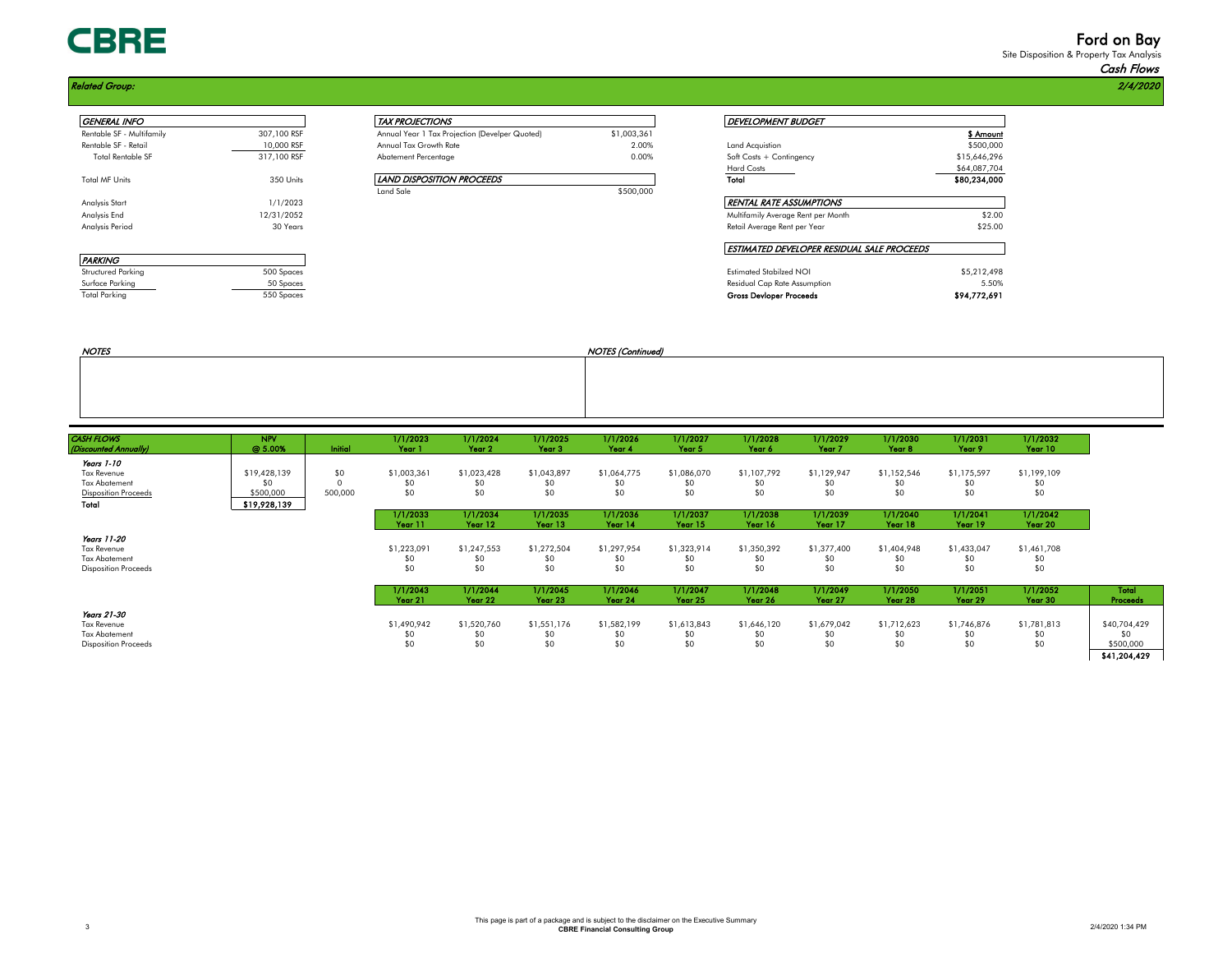# **CBRE**

# Ford on Bay

Site Disposition & Property Tax Analysis Cash Flows

| <b>GENERAL INFO</b>       |             | <b>TAX PROJECTIONS</b>                         |             | <b>DEVELOPMENT BUDGET</b>        |
|---------------------------|-------------|------------------------------------------------|-------------|----------------------------------|
| Rentable SF - Multifamily | 420.061 RSF | Annual Year 1 Tax Projection (Develper Quoted) | \$1,648,214 |                                  |
| Rentable SF - Retail      | 74,544 RSF  | Annual Tax Growth Rate                         | 2.00%       | Land Acquistion                  |
| <b>Total Rentable SF</b>  | 494,605 RSF | Abatement Percentage                           | 45.71%      | Soft Costs + Contingency         |
|                           |             |                                                |             | <b>Hard Costs</b>                |
| <b>Total MF Units</b>     | 519 Units   | LAND DISPOSITION PROCEEDS                      |             | Total                            |
|                           |             | Land Sale                                      | \$0         |                                  |
| Analysis Start            | 1/1/2023    |                                                |             | RENTAL RATE ASSUMPTIONS          |
| Analysis End              | 12/31/2052  |                                                |             | Multifamily Average Rent per Mor |
| Analysis Period           | 30 Years    |                                                |             | Retail Average Rent per Year     |

| GENERAL INFO              |             | <i>TAX PROJECTIONS</i>                         |             | <b>DEVELOPMENT BUDGET</b> |               |  |  |
|---------------------------|-------------|------------------------------------------------|-------------|---------------------------|---------------|--|--|
| Rentable SF - Multifamily | 420.061 RSF | Annual Year 1 Tax Projection (Develper Quoted) | \$1,648.214 |                           | \$ Amouni     |  |  |
| Rentable SF - Retail      | 74.544 RSF  | Annual Tax Growth Rate                         | 2.00%       | Land Acauistion           | \$0           |  |  |
| <b>Total Rentable SF</b>  | 494,605 RSF | Abatement Percentage                           | 45.71%      | Soft Costs + Contingency  | \$29,561,286  |  |  |
|                           |             |                                                |             | <b>Hard Costs</b>         | \$106,546,188 |  |  |

| Abatement Percentage             | 4.5.71% |
|----------------------------------|---------|
| <b>LAND DISPOSITION PROCEEDS</b> |         |
| Land Sale                        |         |

| <b>GENERAL INFO</b>       |             | <b>TAX PROJECTIONS</b>                         |             | <b>DEVELOPMENT BUDGET</b>                  |               |  |
|---------------------------|-------------|------------------------------------------------|-------------|--------------------------------------------|---------------|--|
| Rentable SF - Multifamily | 420.061 RSF | Annual Year 1 Tax Projection (Develper Quoted) | \$1,648,214 |                                            | \$ Amount     |  |
| Rentable SF - Retail      | 74,544 RSF  | Annual Tax Growth Rate                         | 2.00%       | Land Acquistion                            | \$0           |  |
| <b>Total Rentable SF</b>  | 494,605 RSF | Abatement Percentage                           | 45.71%      | Soft Costs + Contingency                   | \$29,561,286  |  |
|                           |             |                                                |             | <b>Hard Costs</b>                          | \$106,546,188 |  |
| Total MF Units            | 519 Units   | LAND DISPOSITION PROCEEDS                      |             | Total                                      | \$136,107,474 |  |
|                           |             | Land Sale                                      | \$0         |                                            |               |  |
| Analysis Start            | 1/1/2023    |                                                |             | <b>RENTAL RATE ASSUMPTIONS</b>             |               |  |
| Analysis End              | 12/31/2052  |                                                |             | Multifamily Average Rent per Month         | \$2.13        |  |
| Analysis Period           | 30 Years    |                                                |             | Retail Average Rent per Year               | \$28.80       |  |
|                           |             |                                                |             | ESTIMATED DEVELOPER RESIDUAL SALE PROCEEDS |               |  |
| PARKING                   |             |                                                |             |                                            |               |  |
| Structured Parking        | 655 Spaces  |                                                |             | <b>Estimated Stabilzed NOI</b>             | \$9,279,581   |  |
| Surface Parkina           | 0.Spoces    |                                                |             | Residual Can Rate Assumption               | 5 50%         |  |

PARKING Surface Parking 0 Spaces Residual Cap Rate Assumption 5.50% Total Parking 655 Spaces Gross Devloper Proceeds \$168,719,655

| <b>NOTES</b> | <b>NOTES (Continued)</b> |
|--------------|--------------------------|
|              |                          |
|              |                          |
|              |                          |
|              |                          |

| <b>CASH FLOWS</b>           | <b>NPV</b>      |         | 1/1/2023       | 1/1/2024       | 1/1/2025          | 1/1/2026       | 1/1/2027       | 1/1/2028       | 1/1/2029       | 1/1/2030          | 1/1/2031       | 1/1/2032       |                   |
|-----------------------------|-----------------|---------|----------------|----------------|-------------------|----------------|----------------|----------------|----------------|-------------------|----------------|----------------|-------------------|
| (Discounted Annually)       | @ 5.00%         | Initial | Year 1         | Year 2         | Year <sub>3</sub> | Year 4         | Year 5         | Year 6         | Year 7         | Year <sub>8</sub> | Year 9         | Year 10        |                   |
| Years 1-10                  |                 |         |                |                |                   |                |                |                |                |                   |                |                |                   |
| <b>Tax Revenue</b>          | \$31,914,465    | \$0\$   | \$1,648,214    | \$1,681,178    | \$1,714,802       | \$1,749,098    | \$1,784,080    | \$1,819,761    | \$1,856,157    | \$1,893,280       | \$1,931,145    | \$1,969,768    |                   |
| <b>Tax Abatement</b>        | (S14, 587, 780) |         | (S753, 382)    | (S768, 450)    | (S783, 819)       | (S799, 495)    | (S815, 485)    | (S831,795)     | (S848, 430)    | ( \$865, 399]     | (S882,707)     | $($ \$900,361) |                   |
| <b>Disposition Proceeds</b> | \$0             |         | SO.            | \$0            | \$0               | SO.            | SO.            |                | \$0            | \$O               | \$0            | \$0            |                   |
| Total                       | \$17,326,685    |         |                |                |                   |                |                |                |                |                   |                |                |                   |
|                             |                 |         | 1/1/2033       | 1/1/2034       | 1/1/2035          | 1/1/2036       | 1/1/2037       | 1/1/2038       | 1/1/2039       | 1/1/2040          | 1/1/2041       | 1/1/2042       |                   |
|                             |                 |         | Year 11        | Year 12        | Year 13           | Year 14        | Year 15        | Year 16        | Year 17        | Year 18           | Year 19        | Year 20        |                   |
| Years 11-20                 |                 |         |                |                |                   |                |                |                |                |                   |                |                |                   |
| <b>Tax Revenue</b>          |                 |         | \$2,009,164    | \$2,049,347    | \$2,090,334       | \$2,132,141    | \$2,174,783    | \$2,218,279    | \$2,262,645    | \$2,307,898       | \$2,354,055    | \$2,401,137    |                   |
| <b>Tax Abatement</b>        |                 |         | (S918, 368)    | (S936, 736)    | (S955, 471)       | (S974, 580)    | $($ \$994,072) | (S1,013,953)   | (S1,034,232)   | (S1,054,917)      | (S1,076,015)   | (S1,097,535)   |                   |
| <b>Disposition Proceeds</b> |                 |         | SO.            | SO.            | \$0               | SO.            | \$0            |                | \$0            | \$0               | \$0            | \$0            |                   |
|                             |                 |         | 1/1/2043       | 1/1/2044       | 1/1/2045          | 1/1/2046       | 1/1/2047       | 1/1/2048       | 1/1/2049       | 1/1/2050          | 1/1/2051       | 1/1/2052       | Total             |
|                             |                 |         | Year 21        | Year 22        | Year 23           | Year 24        | Year 25        | Year 26        | Year 27        | Year 28           | Year 29        | Year 30        | <b>Proceeds</b>   |
| Years 21-30                 |                 |         |                |                |                   |                |                |                |                |                   |                |                |                   |
| Tax Revenue                 |                 |         | \$2,449,159    | \$2,498,142    | \$2,548,105       | \$2,599,067    | \$2,651,049    | \$2,704,070    | \$2,758,151    | \$2,813,314       | \$2,869,580    | \$2,926,972    | \$66,864,876      |
| Tax Abatement               |                 |         | (S1, 119, 486) | (S1, 141, 876) | (S1, 164, 713)    | (S1, 188, 008) | (S1, 211, 768) | (S1, 236, 003) | (S1, 260, 723) | (S1, 285, 938)    | (S1, 311, 656) | (S1, 337, 889) | ( \$30, 563, 261) |
| <b>Disposition Proceeds</b> |                 |         | SO.            | \$0            | \$0               | SO.            | \$0            |                | \$0            | \$0               | \$0            | \$0            | SO.               |
|                             |                 |         |                |                |                   |                |                |                |                |                   |                |                | \$36,301,615      |

# Sprandel Development: 2/4/2020 DEVELOPMENT BUDGET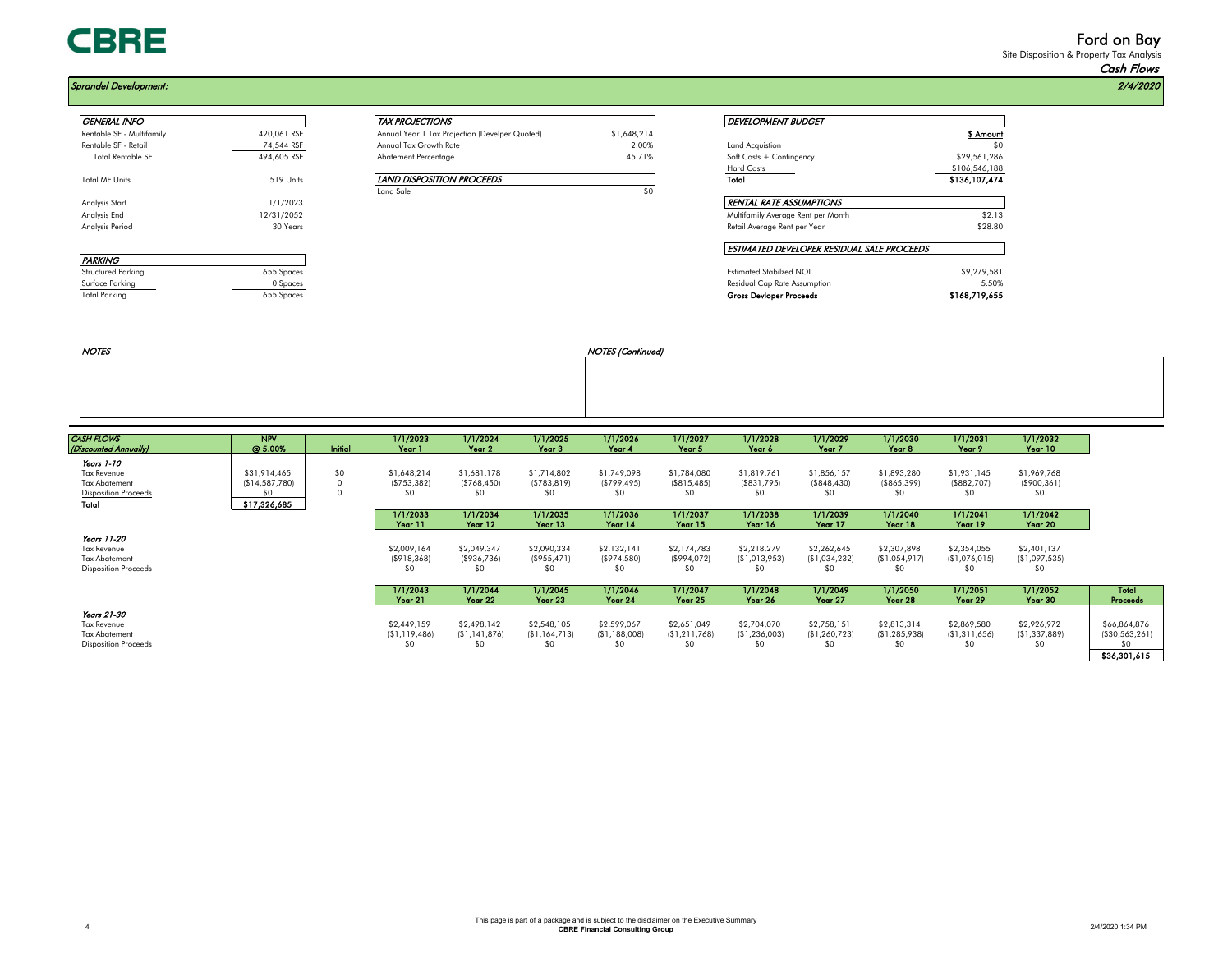## **RESOLUTION 2020-02-01**

**A RESOLUTION OF THE DOWNTOWN INVESTMENT AUTHORITY ("DIA") ADOPTING THE RECOMMENDATION OF THE RETAIL ENHANCEMENT AND PROPERTY DISPOSITON COMMITTEE SELECTING \_\_\_\_\_\_\_\_\_\_\_\_\_\_\_\_\_("DEVELOPER") AS THE MOST RESPONSIVE BIDDER TO NOTICE OF DISPOSITION ISP-0307-20 FOR THE DEVELOPMENT/REDEVELOPMENT OF CITY OWNED RIVERFRONT PROPERTY COMPRISED OF DUVAL COUNTY TAX PARCELS 074443-0000 (220 EAST BAY STREET) AND 073358-0000 (330 EAST BAY STREET (THE "SOLICITATION"); FINDING THE \_\_\_\_\_\_\_\_\_\_\_\_\_\_\_\_\_\_\_\_\_\_\_\_\_\_\_\_ PROPOSAL, ATTACHED HERETO AS EXHIBIT 'A', IN FURTHERANCE OF THE NORTH BANK DOWNTOWN CRA PLAN; AUTHORIZING THE CEO OF THE DIA TO COMMENCE NEGOTIATIONS AND EXECUTE NECESSARY DOCUMENTS ON BEHALF OF THE DIA WITH THE DEVELOPER IN ACCORDANCE WITH THE SOLICITATION TERMS AND OTHERWISE TAKE ALL NECESSARY ACTION TO EFFECTUATE THE PURPOSES OF THIS RESOLUTION; AND PROVIDING AN EFFECTIVE DATE.** 

**WHEREAS,** the City owns two tax parcels bounded generally by Newnan and Liberty Streets and fronting on Bay Street identified by Duval County Tax Parcel Numbers 073358-0000; and 07443-0000 ("Property"); and

**WHEREAS**, the Property is located within the North Bank Downtown Community Redevelopment Area ("North Bank CRA"); and

**WHEREAS,** DIA is the designated Community Redevelopment Agency for the North Bank CRA, to which a Community Redevelopment Plan was adopted by Ordinance 2014-0560- E; and

**WHEREAS**, the City of Jacksonville ("City") and the Downtown Investment Authority (the "DIA") desires to have the 5+ Acres of City owned riverfront property and adjacent submerged land redeveloped (a map of which is attached to this resolution as Exhibit "B"); and

**WHEREAS**, on September 18, 2019, the DIA Board adopted Resolution 2019-09-03, instructing its CEO to cause to be issued a Notice of Disposition for the Property, consistent with Florida Statutes Chapter 163.380(3)(a) City of Jacksonville Ordinance Code Chapter 122, Subpart C *Community Redevelopment Real Property Dispositions* and incorporating the terms of and scoring criteria for such disposition (attached to this resolution as Exhibit "C"),

**WHEREAS**, the DIA through the City's Procurement Division, released on October 21, 2019, ISP-0370-20 - Notice of Disposition with a Proposal Due Date of January 22, 2020; and

**WHEREAS**, the DIA received two (2) bid proposals in response to ISP-0307-20; and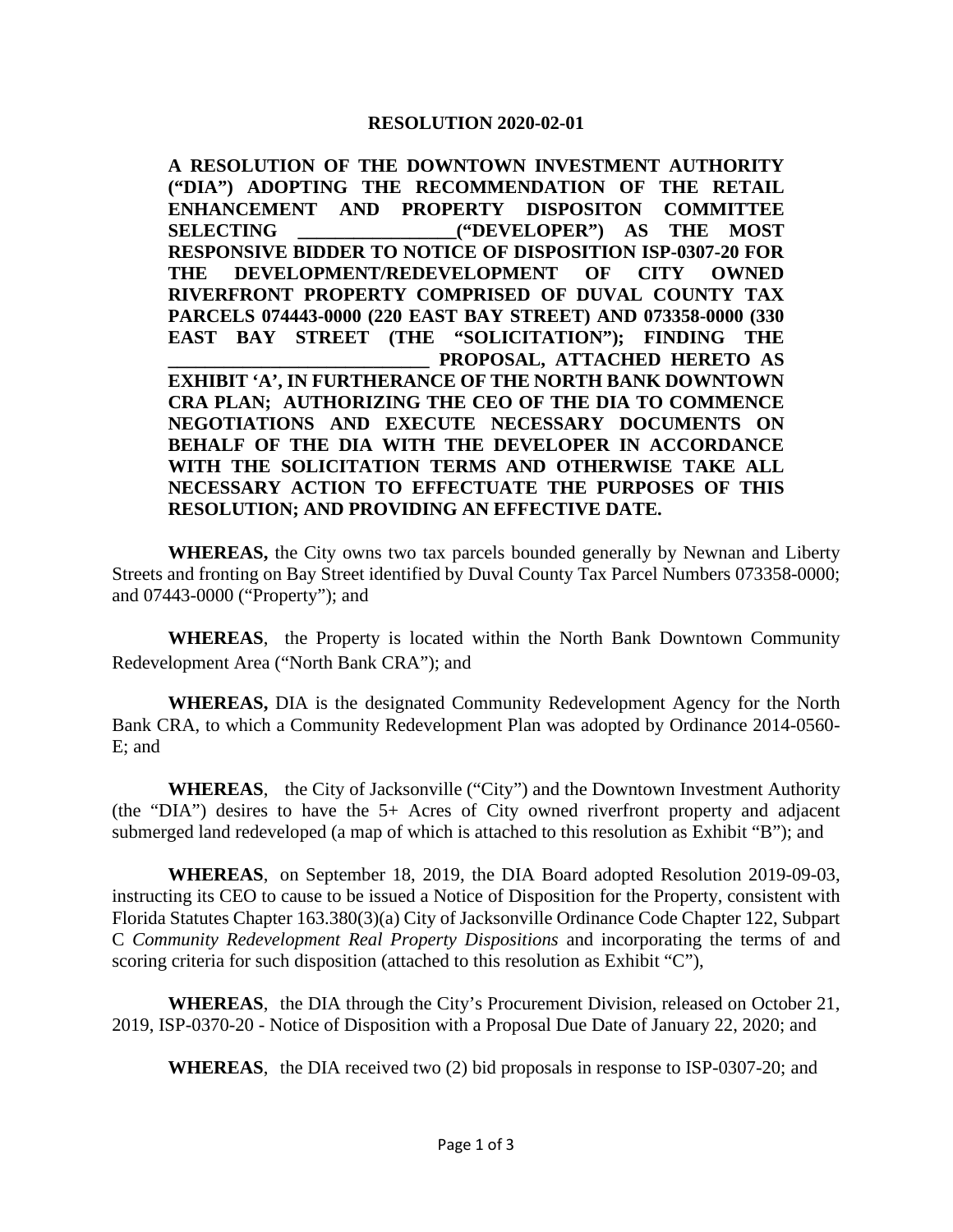**WHEREAS**, the bid proposals were scored by the appointed scoring committee based on criteria and points assigned; and

**WHEREAS,** the consideration given for the land (in addition to the subjective benefits to Downtown vibrancy and revitalization) expressly includes the Developer's obligation to invest in excess of \_\_\_\_\_\_\_\_\_\_\_\_\_\_\_\_\_\_ in constructing a minimum of \_\_\_\_\_\_\_\_\_\_\_\_\_\_\_\_ residential units and \_\_\_\_\_\_\_\_\_\_\_\_\_\_\_\_\_\_\_\_\_\_\_\_\_\_\_ thousand square feet of retail space on the land which is expected to result in and annual increase of \_\_\_\_\_\_\_\_\_\_\_\_ in ad valorem taxes paid to the City; and

WHEREAS, based on the scores assigned by scoring committee members, \_\_\_\_\_\_\_\_\_\_\_\_\_\_\_\_\_\_\_\_\_\_\_\_\_\_\_ was ranked number one and \_\_\_\_\_\_\_\_\_\_\_\_\_\_\_\_\_ was ranked number two; and

**WHEREAS,** the Retail Enhancement and Property Disposition committee of the DIA considered the rankings and score sheets and the NOD responses at their publicly noticed meeting held on February 11, 2020 and has identified \_\_\_\_\_\_\_\_\_\_\_\_\_\_\_\_\_\_\_\_\_\_. as the respondentr whose proposal is deemed in the public interest, furthers the North Bank Community Redevelopment Area Plan and furthers Sec. 163.380 Florida Statutes, and it is recommended by the committee that the DIA Board approve this resolution to enter into negotiations for a Term Sheet with  $\Box$ 

**NOW THEREFORE, BE IT RESOLVED** by the Board of the Downtown investment Authority:

**Section 1**. The DIA finds that the recitals set forth above are true and correct and are incorporated herein by this reference.

**Section 2.** The DIA, following consideration of the score rankings, the recommendation of the Retail Enhancement and Property Disposition Committee, and the Northbank CRA Plan and BID Plan at their publicly noticed meeting held on February 19, 2020 hereby adopts the recommendation of the Retail Enhancement and Property Disposition Committee, selecting \_\_\_\_\_\_\_\_\_\_\_\_\_\_\_\_\_\_\_\_\_\_\_\_. as the respondent whose proposal is deemed in the public interest, furthers the North Bank Community Redevelopment Area Plan and furthers Sec. 163.380 Florida Statutes.

**Section 3.** The DIA hereby authorizes the CEO of the DIA to negotiate a Term Sheet, and other documents necessary to effectuate the Disposition with the Developer on behalf of the DIA, such terms to be approved by the DIA Board and the City Council.

**Section 4.** The DIA agrees to accept the purchase price for the land consisting of and the Developer's contractual obligation to construct at Developer's cost and expense, a minimum of residential units and square feet of retail space together with extension of the Riverwalk in front of the parcel with a minimum capital investment of \_\_\_\_\_\_\_\_\_\_\_\_ to commence construction on or before \_\_\_\_\_\_ and expected to add a minimum annual increase in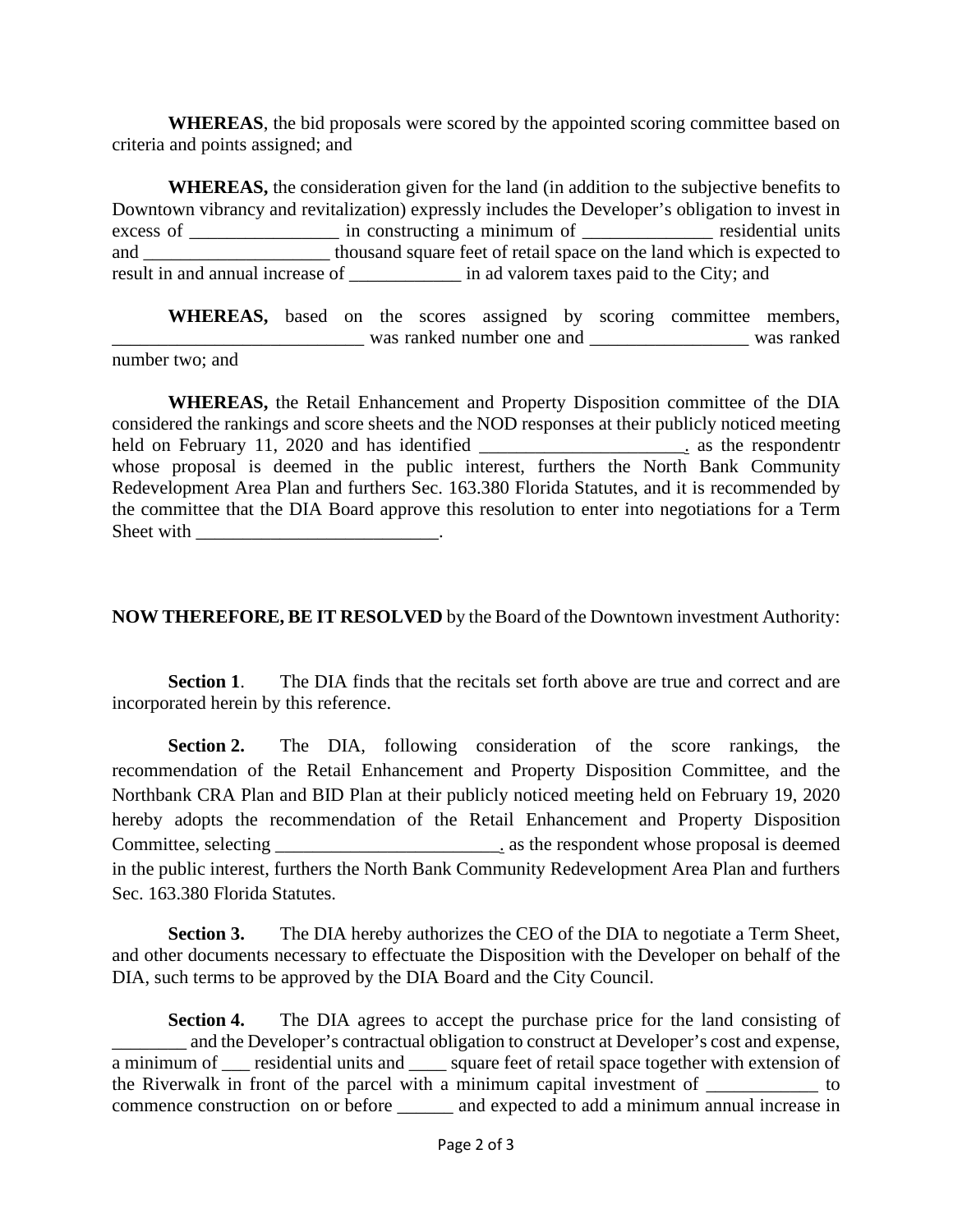ad valorem taxes to the City of \_\_\_\_\_\_\_\_\_\_\_\_\_ in accordance with the other terms and conditions set forth in respondent's proposal attached hereto as Exhibit 1. Such disposition will contain a reversion to the City in the event construction is not commenced as agreed.

**Section 5.** This Resolution shall become effective on the date it is signed by the Chair of the DIA Board.

WITNESS: **DOWNTOWN INVESTMENT AUTHORITY** 

\_\_\_\_\_\_\_\_\_\_\_\_\_\_\_\_\_\_\_\_\_\_ \_\_\_\_\_\_\_\_\_\_\_\_\_\_\_\_\_\_\_\_\_\_\_\_\_\_\_\_\_\_\_\_\_\_\_\_\_\_ \_\_\_\_\_\_\_\_\_\_\_ Craig Gibbs, Chairman Date

VOTE: In Favor: \_\_\_\_\_\_\_\_ Opposed: \_\_\_\_ Abstained: \_\_\_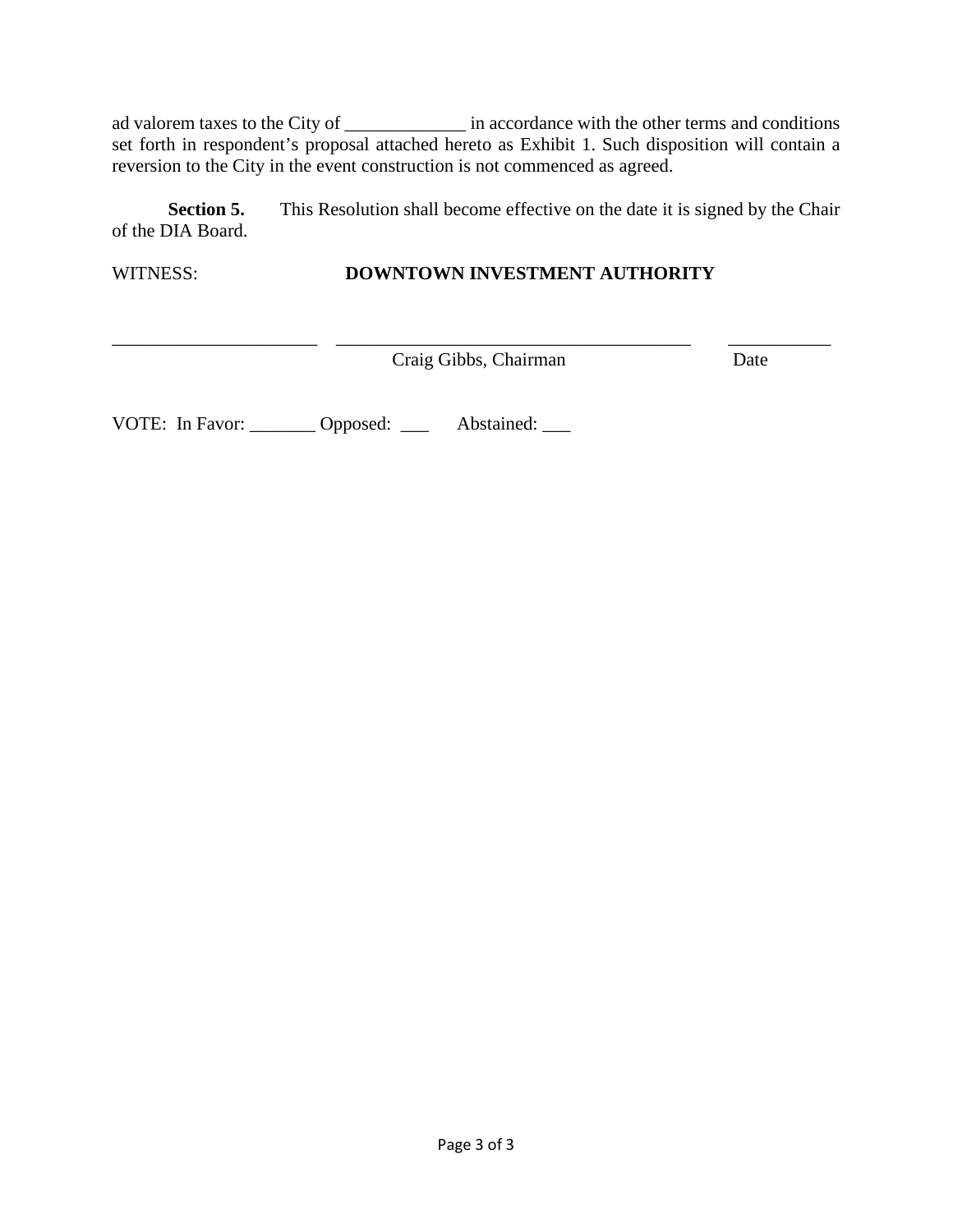# **TAB III.** B.

Notice of Disposition for 324 Broad Street – Resolution 2020-02-02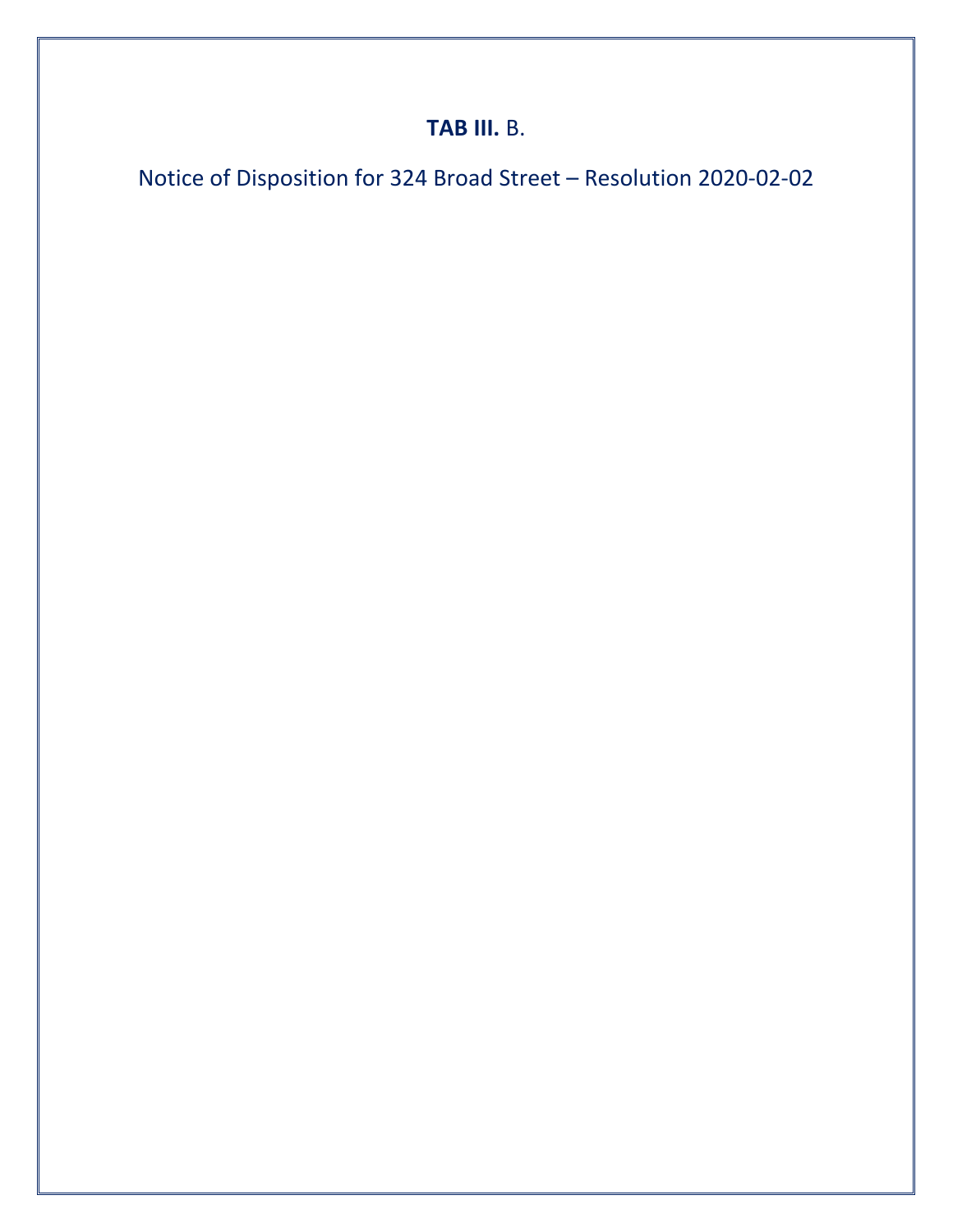### **RESOLUTION 2020-02-02**

**A RESOLUTION OF THE DOWNTOWN INVESTMENT AUTHORITY (THE "DIA") INSTRUCTING ITS CHIEF EXECUTIVE OFFICER ("CEO") TO ISSUE A NOTICE OF DISPOSITION FOR THAT CITY-OWNED PROPERTY IDENTIFIED BY DUVAL COUNTY TAX PARCEL [074556 0000](https://paopropertysearch.coj.net/Basic/Detail.aspx?RE=0745560000) AND ADDRESSED AS 324 NORTH BROAD STREET; APPROVING THE MINIMUM REQUIRED SUBMITTAL INFORMATION (EXHIBIT 'A'); THE TERMS AND CONDITIONS (EXHIBIT 'B'); AND THE SCORING CRITERIA (EXHIBIT 'C'); INSTRUCTING ITS CEO TO TAKE ALL NECESSARY ACTION IN CONNECTION THEREWITH TO EFFECTUATE THE PURPOSES OF THIS RESOLUTION; PROVIDING FOR AN EFFECTIVE DATE.** 

**WHEREAS**, the City owns a 0.08 acre property identified by Duval County Tax Parcel Number 074556 0000 ("Property"); and

**WHEREAS**, the Property is located within the North Bank Downtown Community Redevelopment Area ("North Bank CRA"); and

**WHEREAS**, DIA is the designated Community Redevelopment Agency for the North Bank CRA, to which a Community Redevelopment Plan was adopted by Ordinance 2014-0560- E; and

**WHEREAS**, the Property was purchased by the City of Jacksonville in 1994, and is developed with a two-story,  $\pm 4,100$  square-foot building constructed circa 1904; and

**WHEREAS**, the Property is vacant and is in a state of extreme disrepair; and

**WHEREAS**, the Property has a blighting influence on adjoining properties; and

**WHEREAS**, Pursuant to Resolution 2020-01-01 the DIA authorized the commencement of a Formal Notice of Disposition Process for the Property; and

**WHEREAS**, The Retail Enhancement and Property Disposition Committee, at its publicly noticed meeting held on February 11, 2020, by its action voted to recommend for adoption by the DIA Board the attached minimum required submittal information; terms and conditions; and scoring criteria attached hereto as Exhibit 'A, Exhibit 'B' and Exhibit 'C', respectively, **NOW THEREFORE**

### **[REMAINDER OF PAGE INTENTIONALLY LEFT BLANK]**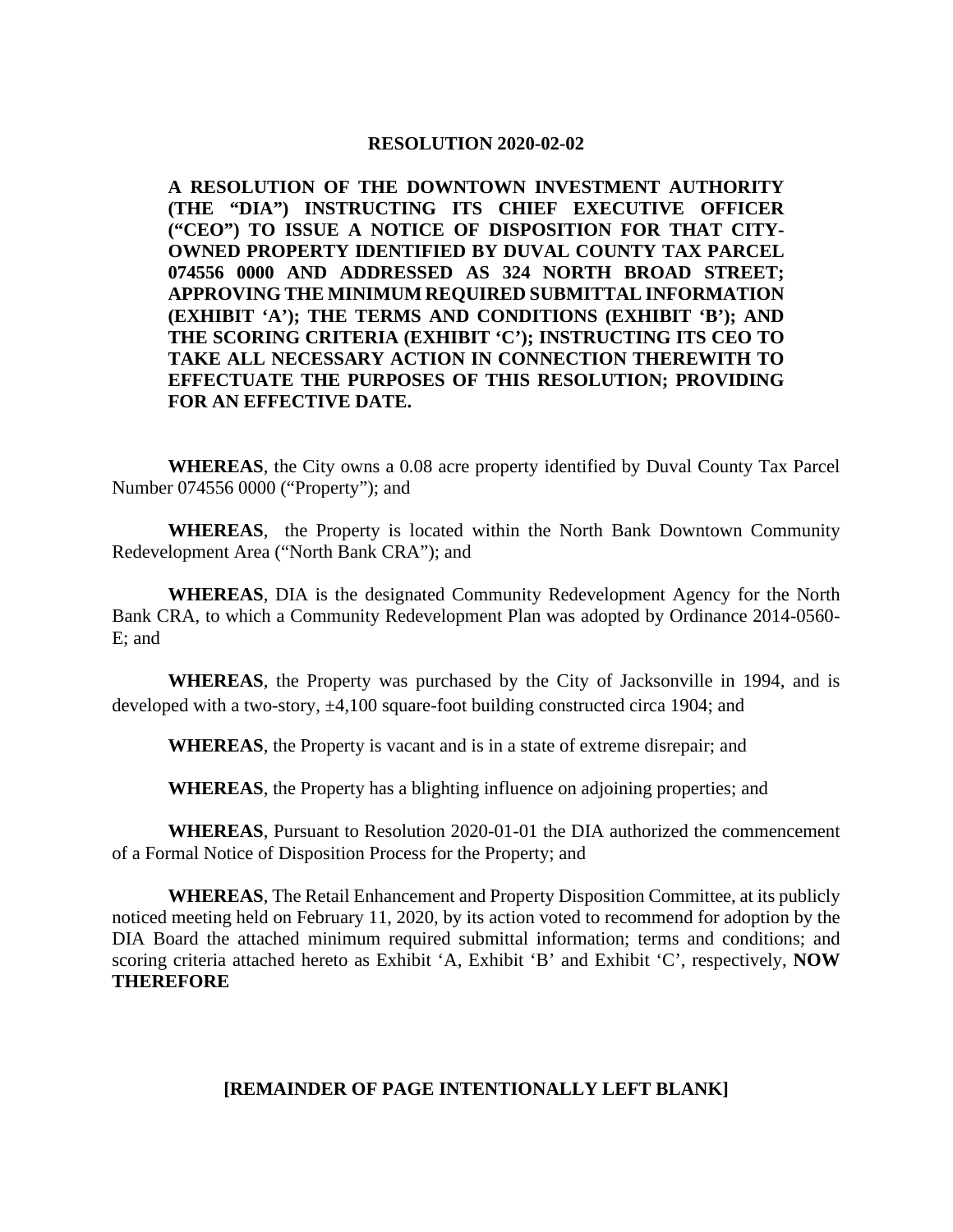**BE IT RESOLVED,** by the Downtown Investment Authority:

**Section 1.** The DIA finds that the recitals set forth above are true and correct and are incorporated herein by this reference.

**Section 2.** The DIA approves the minimum proposal submittal requirements attached hereto as Exhibit 'A' for incorporation into a Notice of Disposition.

**Section 3.** The DIA approves the terms and conditions attached hereto as Exhibit 'B' for incorporation into a Notice of Disposition.

**Section 4.** The DIA approves the scoring criteria attached hereto as Exhibit 'C' for incorporation into a Notice of Disposition.

**Section 5.** The DIA instructs its CEO to take all necessary action necessary to effectuate purposes of this Resolution 2020-02-02.

**Section 6.** This Resolution shall become effective on the date it is signed by the Chair of the DIA Board.

\_\_\_\_\_\_\_\_\_\_\_\_\_\_\_\_\_\_\_\_\_\_

# WITNESS: **DOWNTOWN INVESTMENT AUTHORITY**

Craig Gibbs, Chairman Date

VOTE: In Favor: \_\_\_\_\_\_\_\_ Opposed: \_\_\_\_\_\_\_\_ Abstained: \_\_\_\_\_\_\_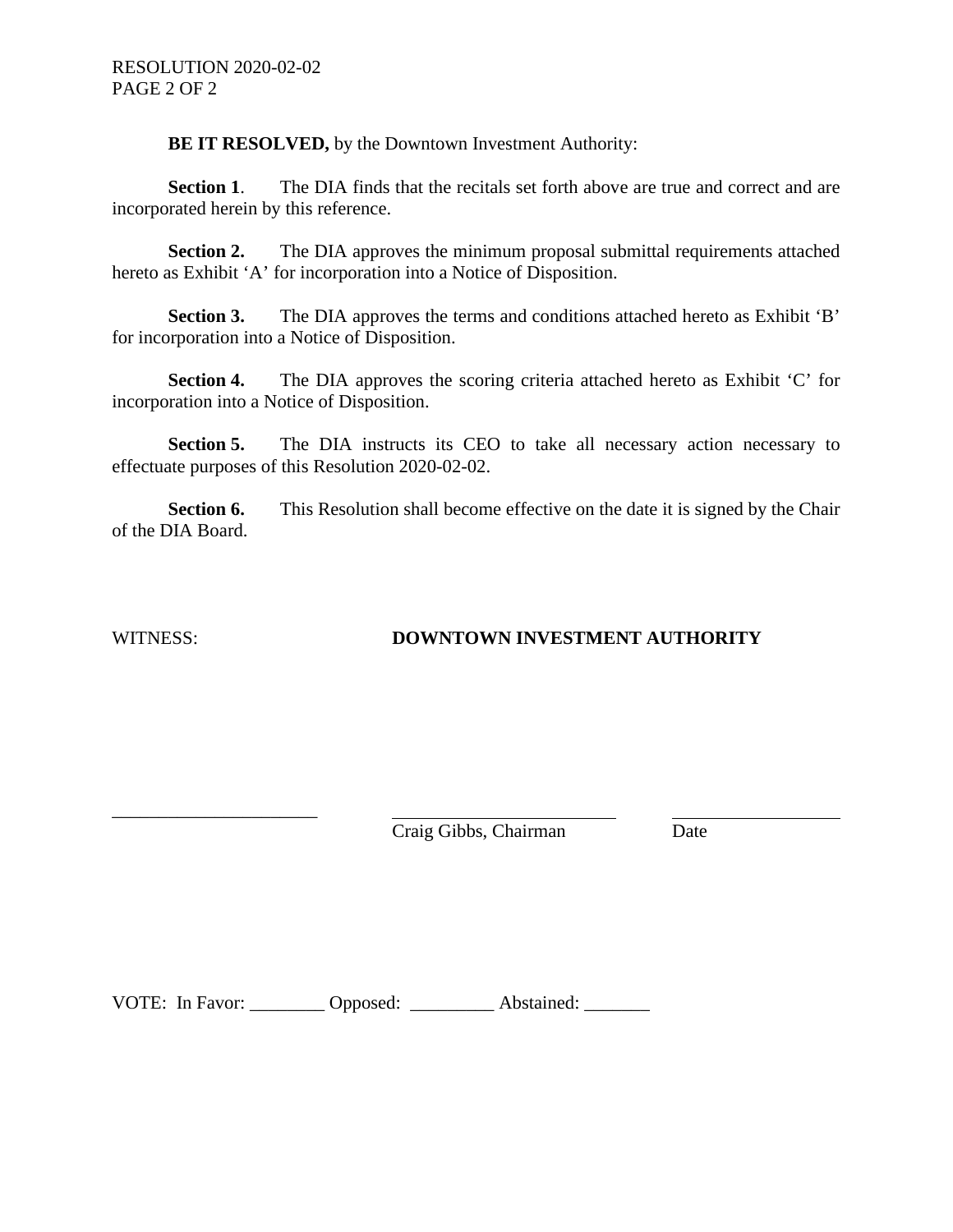## **Proposals shall contain, at a minimum, the following information:**

- a. Proposals shall include a written description of the development, including: building dimensions and proposed uses, including square footages or number of units or rooms if hotel or residential;
- b. Purchase price;
- c. Acquisition and construction schedules;
- d. A financial plan for the proposal including:
	- Acquisition costs site development and building construction costs;
	- Construction Pro Forma;
	- Sources and amounts of equity and debt, including any DIA incentives requested; and
	- Additional information and financial data that will assist in evaluating the financial viability of the proposal (i.e., tax returns, certified financial statement, bank references or commitments).
- e. Proposals shall include previous completed projects, including construction costs and completion of construction timeframe; and
- f. Conceptual site plan and east (Broad Street) building façade.
- g. A statement acknowledging that the respondent(s) have read and understand the terms of the Notice of Disposition, further acknowledging that it if access to the rear of the Property is crucial to a respondent's development plan, it is the respondent's responsibility to secure such access.
- h. A cashier's check in the amount of \$500.00 made out to the City of Jacksonville, which shall be returned to those proposals not selected as part of this Notice of Disposition. The \$500.00 shall be non-refundable for that proposal selected as part of this Notice of Disposition, and shall count towards the purchase price of the Property.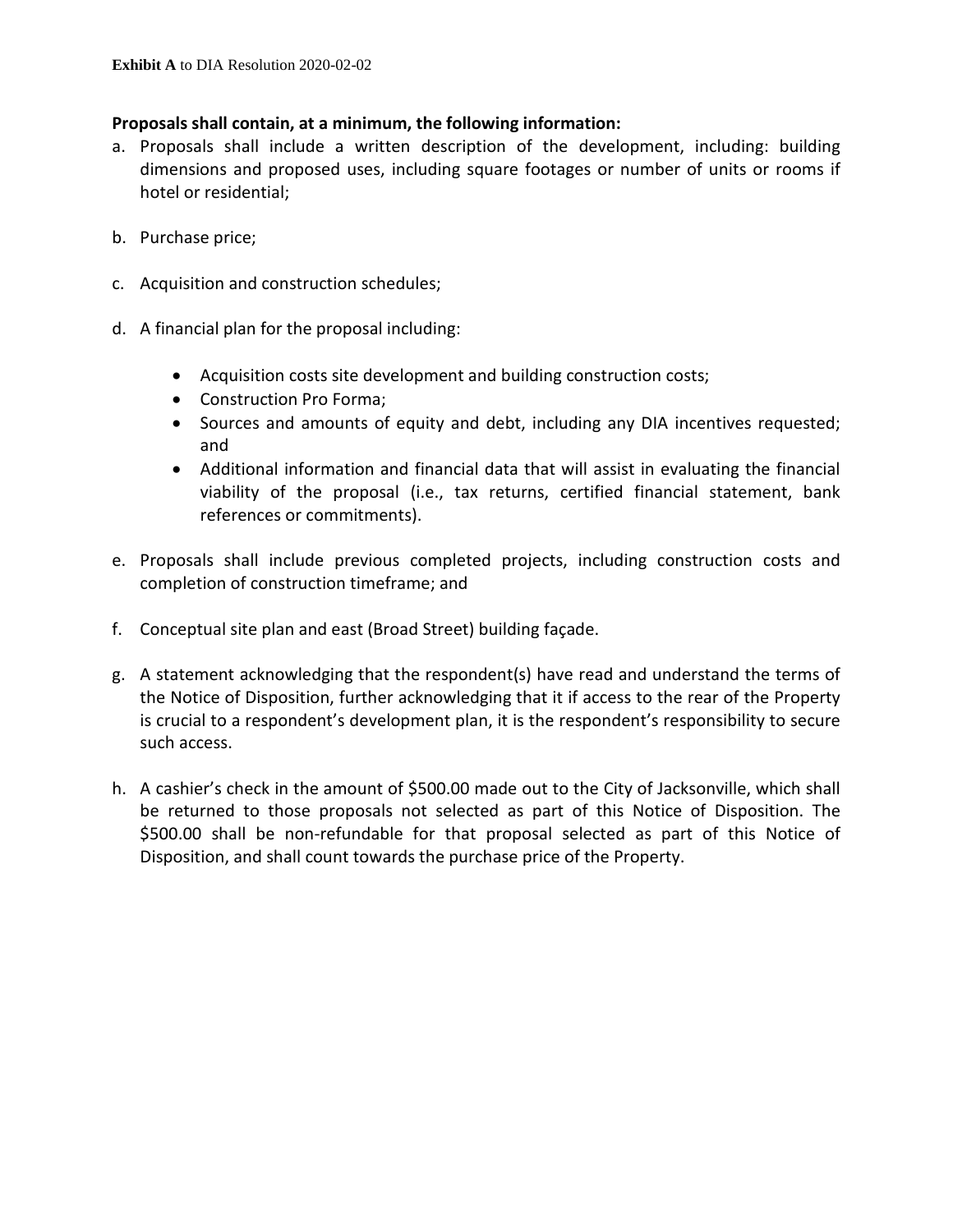## 324 NORTH BROAD STREET TERM SHEET

Project Name: 20 West Adams Street

## **The Property**

The property is owned by the City of Jacksonville and is located directly across N. Broad street from the Duval County Courthouse. The property is addressed as 324 North Broad Street, more fully identified by Duval County Tax Parcel Number 074556 0000. The property includes a ±4,100 square-foot building, constructed circa 1904, on a 0.08 acre parcel with approximate dimensions of 35' (width) by 105' (depth).

- I. Prohibited Property Uses
	- a. Commercial Surface Parking Lot
	- b. Accessory Surface Parking Lot, unless such lot is located to the rear of a structure
- II. Building Façade

The existing eastern (Broad Street) façade must be either preserved or substantially reconstructed so as to maintain or replicate the existing building façade. This does not prohibit a taller building.

III. Closing

Closing shall occur within ninety (90) days of the effective date of a Redevelopment Agreement, Purchase and Sale Agreement, or their functional equivalents

# IV. Commencement of Construction Commencement of vertical construction shall occur within one hundred eight (180) days of closing.

# V. Completion of Construction Construction shall be completed within three hundred sixty-five (365) days of the commencement of vertical construction

VI. Access

The Property's frontage (Broad Street) does not provide access to the rear of the Property. If access to the rear of the Property is crucial to a respondent's development plan, it is the respondent's responsibility to secure such access.